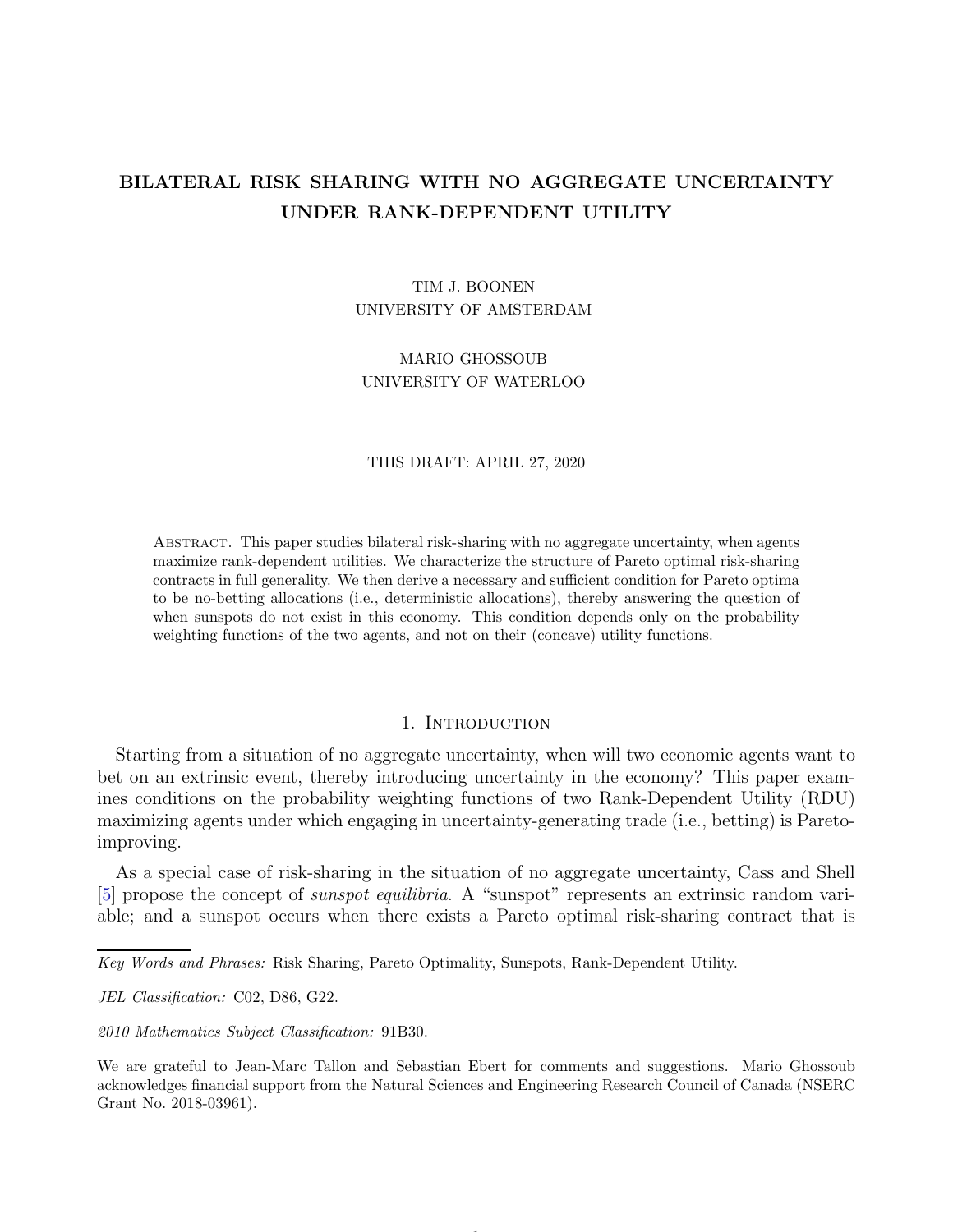not constant across states of the world, even when starting from a situation of deterministic initial endowments. In other words, if sunspots do not occur, then every Pareto optimal risksharing contract is a no-betting allocation. We provide conditions under which sunspots exist for bilateral risk-sharing markets with RDU preferences, as proposed by Quiggin [\[19,](#page-25-0) [20\]](#page-25-1) and Schmeidler's [\[22\]](#page-25-2) more general Choquet Expected Utility (CEU) model. We do not attempt to argue that sunspots are realistic or empirically observed. Indeed, on the one hand, if sunspots do not matter then betting or gambling cannot happen in any exchange market. On the other hand, if sunspots matter then we would expect that many agents bet on events, as long as their probability weighting functions satisfy a certain condition. In other words, we would expect a significant amount of betting to occur on extrinsic events.

In Expected-Utility (EU) theory, it is well-known that sunspots do not exist when the riskaverse agents have the same probabilistic beliefs. This observation is generalized by Billot et al. [\[2,](#page-24-1) [3\]](#page-24-2) to the case of agents with Maxmin Expected Utility (MEU) preferences, as proposed by Gilboa and Schmeidler [\[14\]](#page-24-3). They show that, for risk-averse agents, sunspots do not exist if and only if the agents share a common prior. More recently, Dominiak et al. [\[11\]](#page-24-4) and Ghirardato and Siniscalchi [\[13\]](#page-24-5) extend the characterization of Billot et al. [\[2,](#page-24-1) [3\]](#page-24-2) to a class of non-convex preferences. The focus of this paper is on RDU agents characterized by generic probability weighting functions and concave utility functions. In line with the literature on sunspot equilibria, we focus on the Pareto optimal risk-sharing contracts in markets with no aggregate uncertainty. We provide a condition under which Pareto optimal contracts are no-betting contracts, i.e., constant across states of the world. This result generalizes the results of Tallon [\[23\]](#page-25-3) and De Castro and Chateauneuf [\[10\]](#page-24-6). Tallon [\[23\]](#page-25-3) shows that sunspots exist when the probability weighting function is concave (hence yielding a subadditive capacity), and De Castro and Chateauneuf [\[10\]](#page-24-6) show that it is Pareto optimal not to trade under a specific condition on the capacities of the CEU agents involved. While we focus on RDU preferences (and hence on probability weighting functions instead of capacities), we show that this condition is also necessary and sufficient for non-existence of sunspots. For a general class of convex preferences, Rigotti et al. [\[21\]](#page-25-4) show that there are only deterministic Pareto optimal risk-sharing contracts if there is no aggregate market uncertainty. We characterize this situation as well, but for RDU preferences that are allowed to be non-convex, which means in our case that we allow probability weighting functions to be non-convex. A convex probability weighting function implies that the RDU agent is averse to mean-preserving spreads (see, e.g., Chew et al. [\[8\]](#page-24-7)). Quiggin [\[20\]](#page-25-1) and Tversky and Kahneman [\[25\]](#page-25-5) suggest that an inverse-S shaped probability weighting function is more plausible to describe human behavior, which implies that individuals overweight extreme (good and bad) events. We illustrate the effect of inverse S-shaped probability weighting functions in an example.

Risk sharing received considerable attention in markets with aggregate market uncertainty, in which trading a state-contingent payoff is interpreted as hedging rather than betting. For instance, when the agents are endowed with RDU or CEU preferences, Pareto optimal risksharing is studied by Chateauneuf et al. [\[7\]](#page-24-8), Tsanakas and Christofides [\[24\]](#page-25-6), Carlier and Dana [\[4\]](#page-24-9), Chakravarty and Kelsey [\[6\]](#page-24-10), Xia and Zhou [\[26\]](#page-25-7), and Jin et al. [\[16\]](#page-25-8). Chateauneuf et al. [\[7\]](#page-24-8), Tsanakas and Christofides [\[24\]](#page-25-6), Chakravarty and Kelsey [\[6\]](#page-24-10), and Carlier and Dana [\[4\]](#page-24-9) all assume that the probability weighting functions are convex, and thus individuals are averse to mean-preserving spreads. Xia and Zhou [\[26\]](#page-25-7) assume that all agents use the same probability weighting function. Jin et al. [\[16\]](#page-25-8) show that Pareto optimal risk-sharing contracts exist under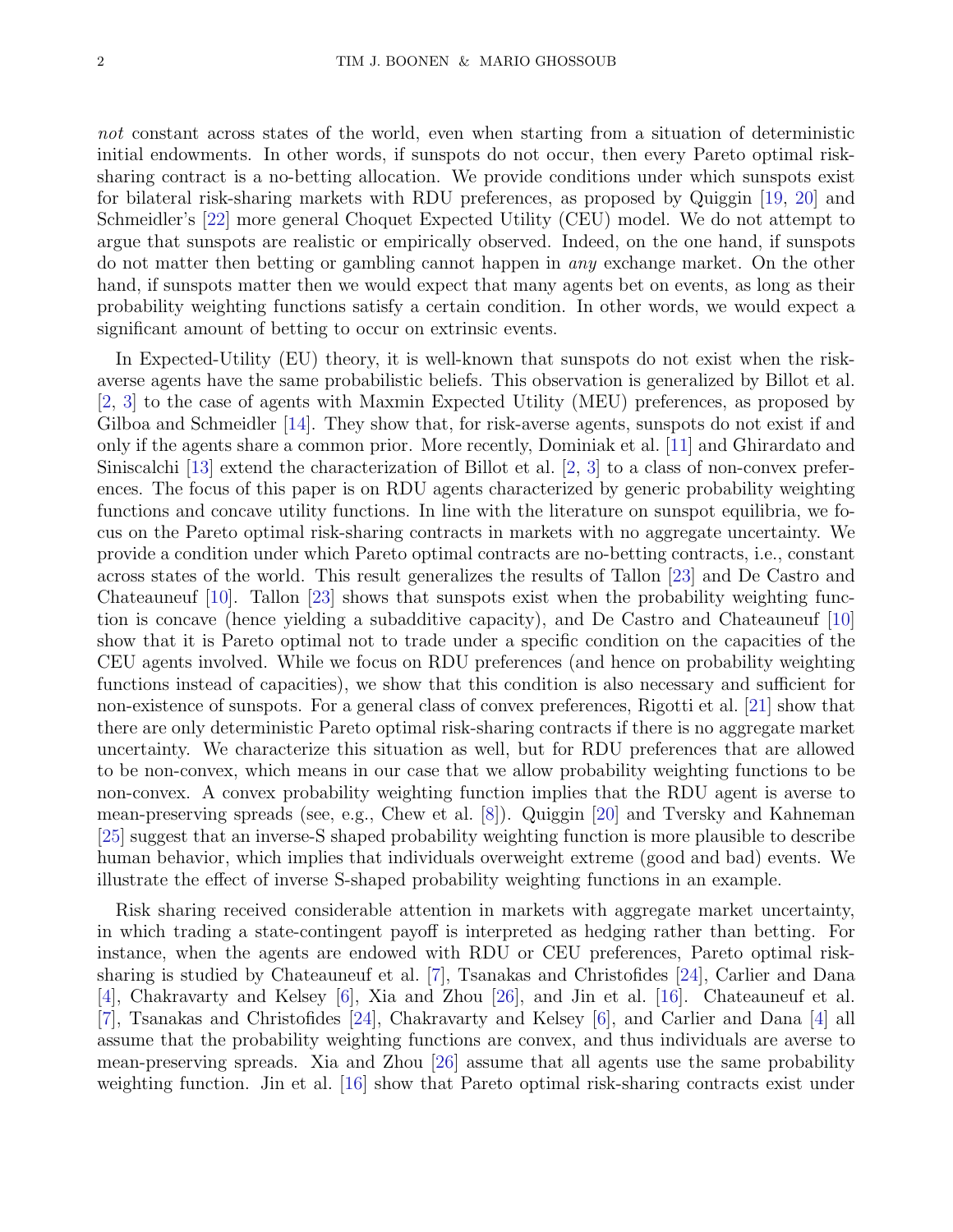technical conditions that require an atomless state-price density, hence implying the existence of aggregate market uncertainty. Our main contribution to the literature is to allow for nonconvex probability weighting functions (such as an inverse-S shaped function) in the case of no aggregate market uncertainty.

This paper is set out as follows. In Section [2,](#page-2-0) we introduce the RDU preferences of the agents. Our general risk-sharing result is presented in Section [3,](#page-3-0) as well as an example that illustrates the case of inverse S-shaped probability weighting functions. This general result is then used in Section [4](#page-7-0) to provide a necessary and sufficient condition under which there only exist Pareto optimal risk-sharing contracts that are no-betting allocations. Finally, Section [5](#page-9-0) concludes. All proofs are presented in the [Appendices.](#page-10-0)

#### 2. Preferences of the Agents

<span id="page-2-0"></span>Let  $(S, \Sigma, P)$  be a non-atomic probability space, and let  $B(\Sigma)$  be the vector space of all bounded, R-valued, and  $\Sigma$ -measurable functions on  $(S, \Sigma)$ . For any  $Z \in B(\Sigma)$ , let  $F_Z$  and  $F_Z^{-1}$ Z denote the cumulative distribution function and quantile function of Z, respectively, defined by:

$$
F_Z(t) := P\left(\{s \in S : Z(s) \leq t\}\right), \ \forall t \geq 0;
$$

and

$$
F_Z^{-1}(t) := \inf \left\{ z \in \mathbb{R} \mid F_Z(z) \geq t \right\}, \ \forall t \in [0,1].
$$

We assume that there are two agents and that there is no aggregate uncertainty. The agents seek a risk-sharing arrangement  $(X_1, X_2) \in B(\Sigma) \times B(\Sigma)$  such that  $X_1 + X_2 = 0$ , which is interpreted as betting if this arrangement is not deterministic. The utility function of agent  $i \in \{1, 2\}$  takes the form

(2.1) 
$$
\int \hat{u}_i \bigg(W_i - X_i\bigg) dT_i \circ P,
$$

where  $W_i \in \mathbb{R}$  and  $\hat{u}_i$  are respectively the initial wealth and utility function of agent  $i \in \{1, 2\}$ , and integration is in the sense of Choquet as defined below.

**Definition 2.1.** For any  $Z \in B(\Sigma)$  and  $i \in \{1, 2\}$ , the Choquet integral of  $\hat{u}_i(Z)$  with respect to  $T_i \circ P$  is defined as

$$
\begin{aligned}\n\int \hat{u}_i(Z) \, dT_i \circ P &:= \int_0^{+\infty} T_i \left( P\left( \{ s \in S : \hat{u}_i\left( Z\left( s \right) \right) > t \} \right) \right) \, dt \\
&\quad + \int_{-\infty}^0 \left[ T_i \left( P\left( \{ s \in S : \hat{u}_i\left( Z\left( s \right) \right) > t \} \right) \right) - 1 \right] \, dt.\n\end{aligned}
$$

<span id="page-2-2"></span>**Assumption 2.2.** The utility functions  $\hat{u}_i$  are increasing,<sup>[1](#page-2-1)</sup> strictly concave, continuously differentiable, and satisfy the Inada conditions  $\lim_{x\to-\infty} \hat{u}'_i(x) = +\infty$  and  $\lim_{x\to+\infty} \hat{u}'_i(x) = 0$ .

<span id="page-2-1"></span><sup>&</sup>lt;sup>1</sup>Throughout this paper, we mean "increasing" in the strictly increasing sense. We use the terminology "nondecreasing" to mean weakly increasing. We use the same convention for decreasing functions.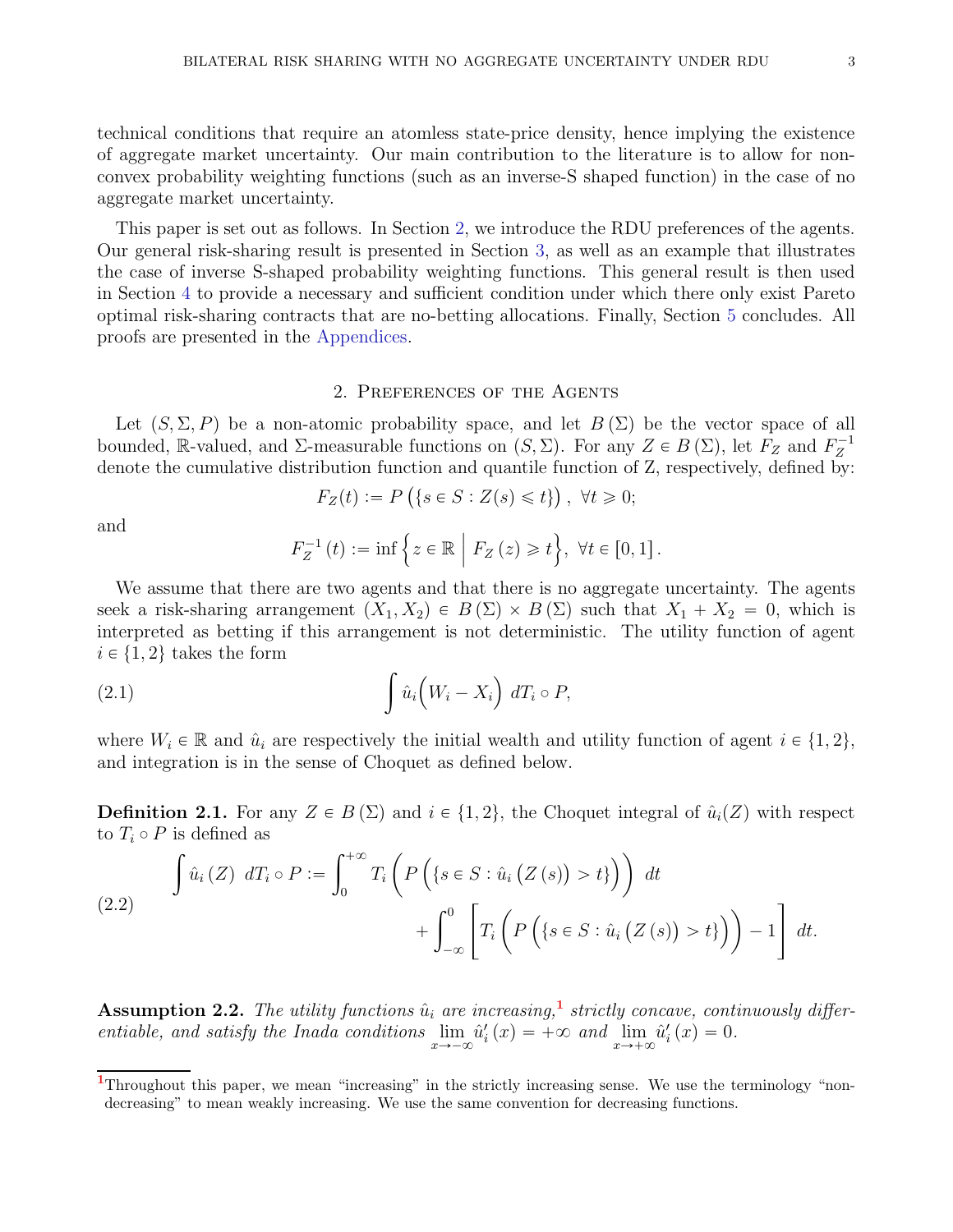Moreover, the probability weighting functions  $T_i : [0,1] \rightarrow [0,1]$  are such that  $T_i(0) = 0$ ,  $T_i(1) = 1$ , and functions  $T_i$  are absolutely continuous and increasing.

If the probability weighting function  $T_i$  is convex and  $\hat{u}_i$  is concave, Chew et al. [\[8\]](#page-24-7) show that agent  $i$  is averse to mean-preserving spreads. A RDU preference representation is a special case of CEU, in which the agent's non-additive measure (sometimes called a capacity)  $v$  is a distortion of a probability measure  $(v = T \circ \mu)$ , for some probability measure  $\mu$ ). In this case, convexity (resp. concavity) of the probability weighting function  $T$  yields convexity (resp. concavity) of the capacity  $\nu$ . In CEU, a convex capacity reflects ambiguity-aversion, while a concave capacity reflects ambiguity-seeking behavior.

### 3. Pareto Optimal Risk-Sharing Contracts

<span id="page-3-0"></span>For  $i \in \{1, 2\}$ , define the function  $u_i$  by  $u_i(x) := \hat{u}_i(W_i + x)$  for all  $x \in \mathbb{R}$ . Then  $u_i$  satisfies Assumption [2.2](#page-2-2) whenever  $\hat{u}_i$  does. Letting  $Y := X_1$ , we can then reformulate the risk-sharing problem as that of finding a Pareto optimal  $Y \in B(\Sigma)$ , when Agent 1 maximizes

$$
\int u_1\bigg(-Y\bigg)\ dT_1\circ P,
$$

and Agent 2 maximizes

$$
\int u_2(Y) dT_2 \circ P.
$$

Note that a positive realization of Y is interpreted as a transfer of wealth from Agent 1 to Agent 2, while a negative realization of Y indicates a transfer of wealth from Agent 2 to Agent 1. We will refer to Y as a risk-sharing contract. We next define the concept of Pareto optimality in this context.

**Definition 3.1.** The risk-sharing contract  $Y \in B(\Sigma)$  is Pareto optimal if there does not exist any other risk-sharing contract  $Z \in B(\Sigma)$  such that

$$
\int u_1 (-Y) dT_1 \circ P \leq \int u_1 (-Z) dT_1 \circ P, \text{ and } \int u_2 (Y) dT_2 \circ P \leq \int u_2 (Z) dT_2 \circ P,
$$

with at least one strict inequality.

Next, we characterize all Pareto optimal risk-sharing contracts in full generality. First recall that the convex envelope of a function is the greatest convex function that is point-wise dominated by that function<sup>[2](#page-3-1)</sup>

<span id="page-3-2"></span>**Theorem 3.2.** If Assumption [2.2](#page-2-2) holds, then a risk-sharing contract  $Y^*$  is Pareto optimal if there exists some  $\lambda^* > 0$  such that

$$
Y^* = m^{-1}\left(\lambda^*\delta'\Big(T_1\left(U\right)\Big)\right),\,
$$

where:

<span id="page-3-1"></span><sup>&</sup>lt;sup>2</sup>For a real-valued function f on a non-empty convex subset of R containing the interval [0, 1], the convex envelope of f on the interval [0, 1] is defined as the greatest convex function g on [0, 1] such that  $g(x) \leq f(x)$ , for each  $x \in [0, 1].$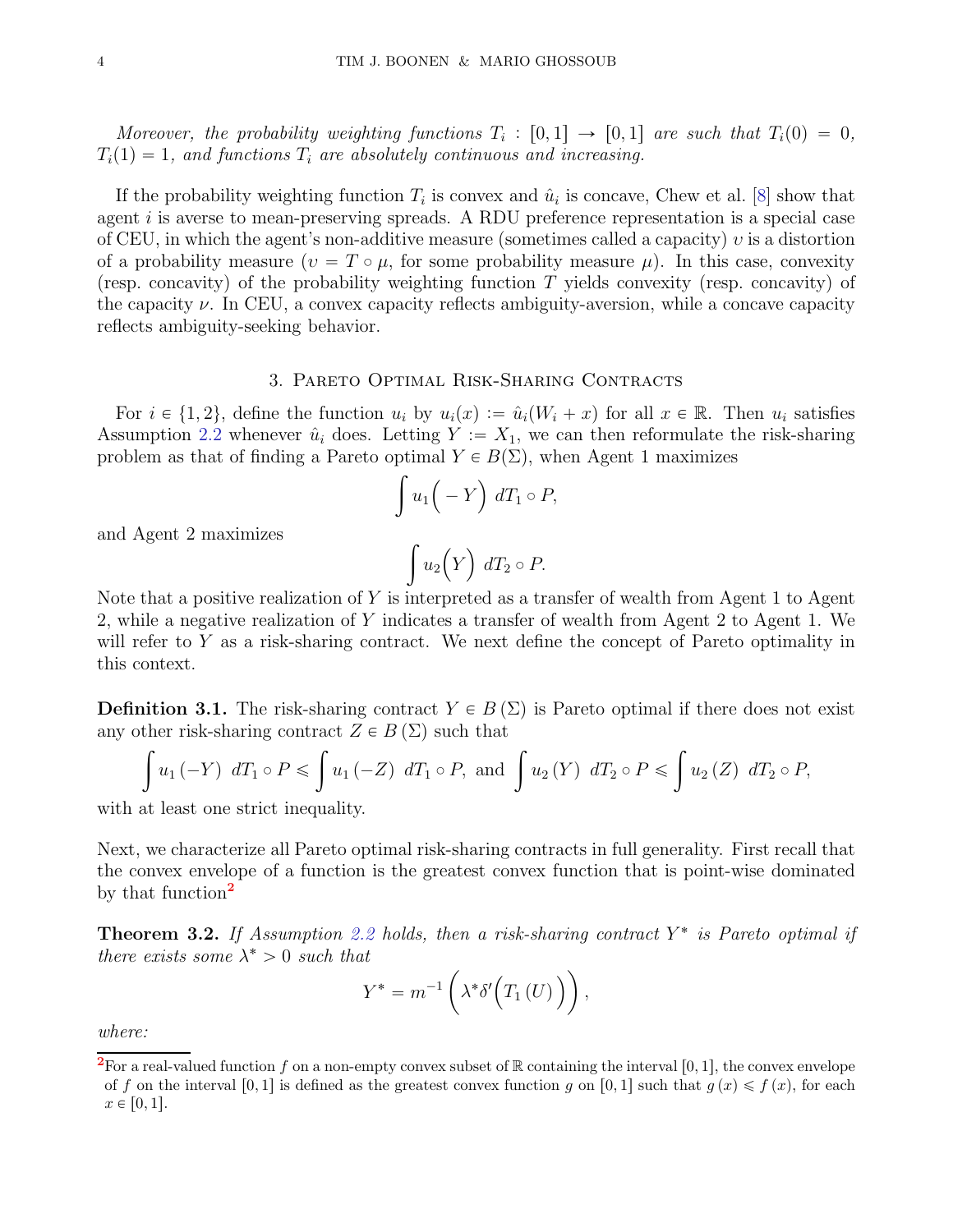- U is a random variable on  $(S, \Sigma, P)$  with a uniform distribution on  $(0, 1)$ ;
- $m(x) := \frac{u'_1(-x)}{u'_x(x)}$  $\frac{u_1(-x)}{u_2'(x)}$ , for all  $x \geqslant 0$ ;
- δ is the convex envelope on [0, 1] of the function  $\Psi : [0, 1] \to \mathbb{R}$  defined by

(3.1) 
$$
\Psi(t) := \widetilde{T}_2(T_1^{-1}(t));
$$

<span id="page-4-1"></span> $\widetilde{T}_2 (t) = 1 - T_2 (1 - t)$ , for each  $t \in [0, 1]$ .

Moreover, for every Pareto optimal risk-sharing contract Y, there exists a  $\lambda^* > 0$  such that Y has the same distribution as  $m^{-1}$  $\sqrt{2}$  $\lambda^* \delta' \big( T_1(U) \big)$  under P.

By virtue of Theorem [3.2,](#page-3-2) varying  $\lambda^* > 0$  traces the entire Pareto frontier. Potential uncertainty is generated by taking any uniform random variable U on  $(S, \Sigma, P)$ . To generate a Pareto optimal risk-sharing contract  $Y$ , a non-decreasing transformation is applied to  $U$ .

Next, we show that Theorem [3.2](#page-3-2) can be simplified under a specific condition on the probability weighting functions.

<span id="page-4-0"></span>**Theorem 3.3.** Let  $T_i$  be the conjugate of  $T_i$ , defined by  $T_i(z) := 1 - T_i(1-z)$ . If Assumption [2.2](#page-2-2) holds and there exists  $i \in \{1, 2\}$  such that for all  $z \in (0, 1)$ ,

$$
(\star) \qquad \qquad \frac{\widetilde{T}_i''(z)}{\widetilde{T}_i'(z)} > \frac{T_j''(z)}{T_j'(z)},
$$

where  $j = 3 - i$ , then the risk-sharing contract Y<sup>\*</sup> is Pareto optimal if there exists some  $\lambda^* > 0$ such that

$$
Y^* = m^{-1} \left( \lambda^* \left( \frac{T_2'(1-U)}{T_1'(U)} \right) \right),
$$

where:

- U is a random variable on  $(S, \Sigma, P)$  with a uniform distribution on  $(0, 1);$
- $m(x) := \frac{u'_1(-x)}{u'_x(x)}$  $\frac{u_1(-x)}{u_2'(x)}$ , for all  $x \geqslant 0$ .

Moreover, for every Pareto optimal risk-sharing contract Y, there exists a  $\lambda^* > 0$  such that Y has the same distribution as  $m^{-1}$  $\sqrt{2}$  $\lambda^* \left( \frac{T_2'(1-U)}{T'(U)} \right)$  $\overline{T'_1(U)}$  $\bigcap$  under P.

Condition  $(\star)$  is satisfied for instance when both  $T_1$  and  $T_2$  are concave. In that case, Theorem [3.3](#page-4-0) states that the Pareto optimal risk-sharing contracts are not constant across states. Moreover, this theorem implies that, unlike in EU theory, common probabilistic beliefs might still lead to a risk-sharing situation in which betting is Pareto-improving, depending on the shape of the probability weighting functions. In the next section, we study conditions under which all Pareto optimal risk-sharing contracts are deterministic. However, we first examine the special case of inverse S-shaped probability weighting functions.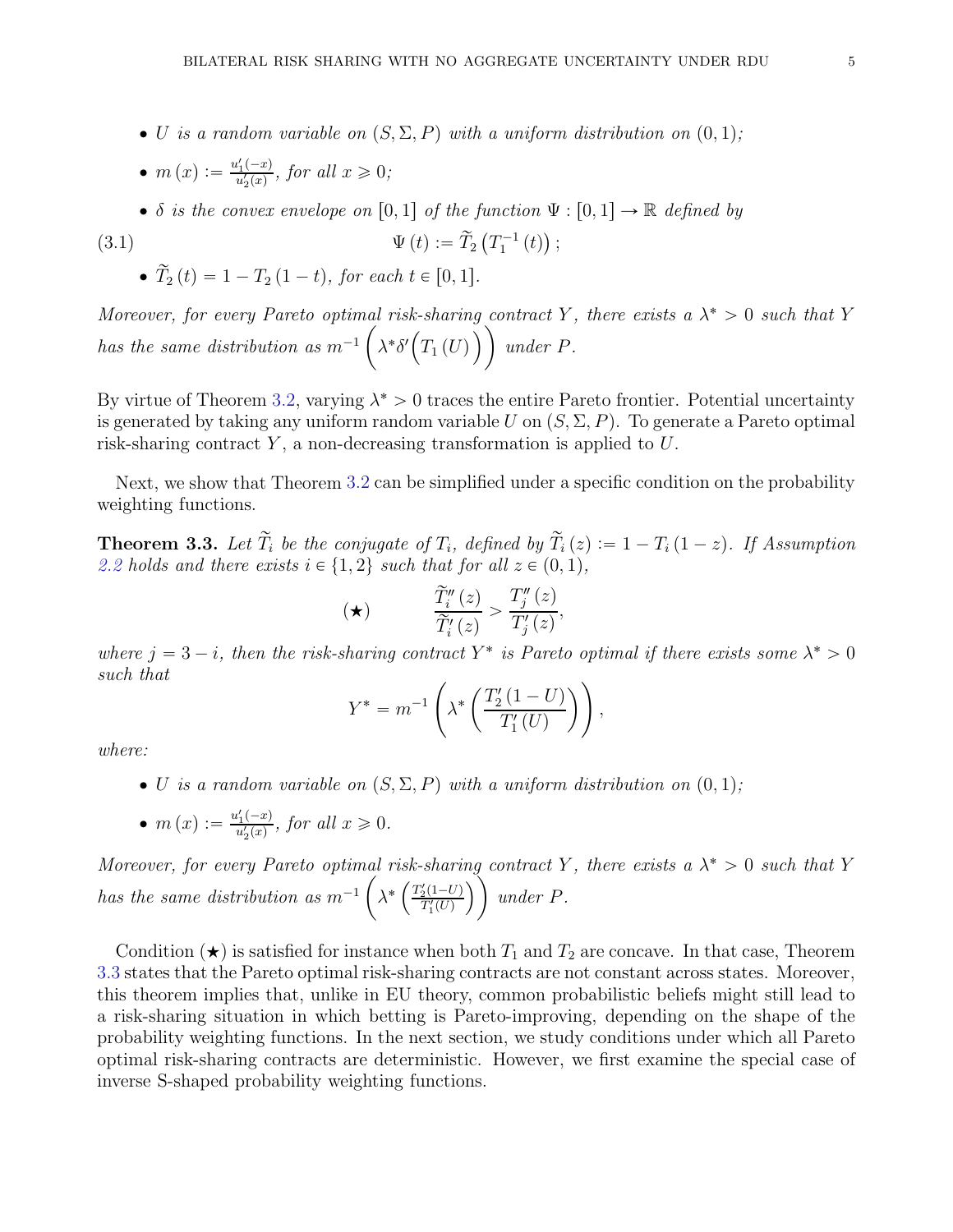<span id="page-5-1"></span>Example 3.4 (Inverse S-shaped Probability Weighting Functions). As an illustration, we consider the case of inverse S-shaped probability weighting functions, as in Tversky and Kahneman [\[25\]](#page-25-5). Specifically, we suppose that for  $i \in \{1, 2\}$ , the distortion function  $T_i$  is given by

(3.2) 
$$
T_i(t) = \frac{t^{\gamma_i}}{(t^{\gamma_i} + (1-t)^{\gamma_i})^{1/\gamma_i}}, \ \forall t \in [0,1],
$$

for some  $\gamma_i \in (0, 1]$ . It then follows that the function  $\Psi : [0, 1] \to \mathbb{R}$  defined in eq. [\(3.1\)](#page-4-1) is given by

$$
\Psi(t) = 1 - T_2 \left( 1 - T_1^{-1}(t) \right) = 1 - \frac{\left( 1 - T_1^{-1}(t) \right)^{\gamma_2}}{\left( \left( T_1^{-1}(t) \right)^{\gamma_2} + \left( 1 - T_1^{-1}(t) \right)^{\gamma_2} \right)^{\frac{1}{\gamma_2}}}, \ \forall t \in [0, 1].
$$

For values  $\gamma_1 = 0.5$  and  $\gamma_2 = 0.9$ , it is easily verified that there exists  $t_0 \in [0, 1]$  such that  $\Psi$  is convex on the interval  $[0, t_0]$  and concave on the interval  $[t_0, 1]$ . Let  $\delta$  be the convex envelope of  $\Psi$  on the interval [0, 1]. Then  $\Psi(0) = \delta(0) = 0$  and  $\Psi(1) = \delta(1) = 1$ . Moreover, since  $\delta$  is affine on the set  $\{t \in [0,1]: \delta(t) < \Psi(t)\}$ , there exists some  $z_0 \in (0, t_0)$  such that  $\delta$  is given by

$$
\delta(t) = \begin{cases} \Psi(t) & \text{if } t \leq z_0; \\ \Psi(z_0) + \left(\frac{1-\Psi(z_0)}{1-z_0}\right)(t-z_0) & \text{if } t \geq z_0. \end{cases}
$$

<span id="page-5-0"></span>Note that  $\delta$  is continuously differentiable by continuity of  $\Psi$ , and moreover it holds that  $\delta'(z)$  $1-\Psi(z_0)$  $\frac{-\Psi(z_0)}{1-z_0}$  $\frac{-\Psi(z_0)}{1-z_0}$  $\frac{-\Psi(z_0)}{1-z_0}$  for all  $z \geq z_0$ . Numerical computation gives  $z_0 \approx 0.1578$ . Figure 1 plots the graph of the functions  $T_1$ ,  $T_2$ ,  $\Psi$ , and  $\delta$ .



FIGURE 1. This graph plots the function  $T_1$  (solid red line), the function  $T_2$  (solid blue line), the function  $\Psi$  (dashed orange line), and the convex envelope  $\delta$  of  $\Psi$  (solid dark green line). The dotted vertical black line is the graph of the function  $g(t) := z_0$ , for  $t \in [0, 1].$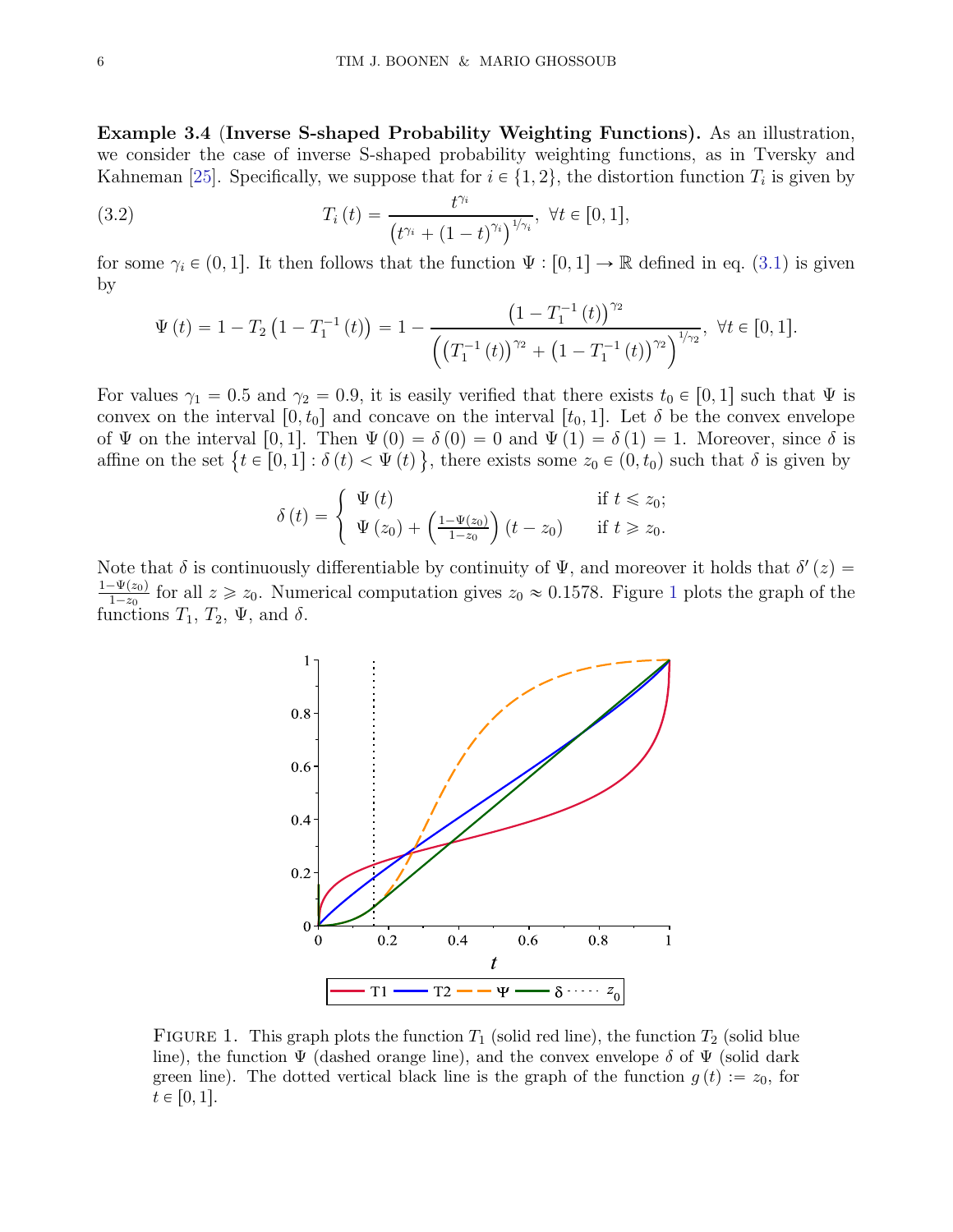Suppose that, for  $i \in \{1, 2\}$ ,  $u_i(x) = \frac{-\exp(-\beta_i x)}{\beta_i}$ , for  $x \in \mathbb{R}$  and  $\beta_i > 0$ . Moreover,  $m(x) =$  $\exp((\beta_1 + \beta_2)x)$  for  $x \in \mathbb{R}$ , and so  $m^{-1}(y) = \ln(y)/(\beta_1 + \beta_2)$  for  $y > 0$ . In general,  $m^{-1}$  is an increasing function with  $\lim_{y\to 0} m^{-1}(y) = -\infty$  and  $\lim_{y\to \infty} m^{-1}(y) = \infty$ . We let  $\beta_1 = 0.5$  and  $\beta_2 = 0.5$ , so that  $m^{-1}(y) = \ln(y)$ , for  $y > 0$ . Theorem [3.2](#page-3-2) then implies that a risk-sharing contract  $Y^*$  is Pareto optimal if there exists some  $\lambda^* > 0$  such that

<span id="page-6-0"></span>(3.3)  

$$
Y^* = m^{-1} \left( \lambda^* \delta' \Big( T_1(U) \Big) \right) = \left( \frac{1}{\beta_1 + \beta_2} \right) \ln \left( \lambda^* \delta' \Big( T_1(U) \Big) \right)
$$

$$
= \ln \left( \lambda^* \right) + \ln \left( \delta' \Big( T_1(U) \Big) \right).
$$

Thus, the choice of  $\lambda^* > 0$  leads to a deterministic side-payment (positive or negative), in addition to the risk-sharing contract  $I^*(U) := \ln \left( \delta' \left( T_1(U) \right) \right)$ . By varying side-payments in R, we span the set of Pareto optimal risk-sharing contracts.

Moreover, for  $i \in \{1, 2\}$ , the shape of this risk-sharing contract depends on  $\beta_i$  only via  $\beta_1 + \beta_2$ . For the same value of  $\beta_1 + \beta_2$ , the differences in risk-aversion parameters  $\beta_i$  may only be reflected in the value of the side-payment (see eq. [\(3.3\)](#page-6-0)). Note that on the interval  $[T_1^{-1}(z_0), 1] \approx [0.052, 1]$ of realizations of U, the realization of  $Y^*$  is the same. On the interval  $[0, T_1^{-1}(z_0)] = [0, 0.052]$ of realizations of U, the risk-sharing contract  $Y^*$  is strictly increasing in U. For  $\lambda^* = 1$ , it holds that  $\ln(\lambda^*) = 0$ , and thus the side-payment is equal to zero and hence  $Y^* = I^*(U)$ . We display in Figure [2](#page-7-1) the function  $I^*$ . Recall that a positive realization of  $Y^*$  is interpreted as a transfer of wealth from Agent 1 to Agent 2, while a negative realization of Y indicates a transfer of wealth from Agent 2 to Agent 1. A small value of U yields a "good" realization for Agent 1 and a "bad" realization for Agent 2.

We now look at certainty-equivalents for the case of  $\lambda^* = 1$ . The certainty equivalents of a risk-sharing contract  $Y^*$  for Agent 1 and Agent 2 are defined, respectively, as

$$
CEQ_1 := u_1^{-1}\left(\int u_1\left(-Y^*\right)dT_1 \circ P\right) \text{ and } CEQ_2 := u_2^{-1}\left(\int u_2\left(Y^*\right)dT_2 \circ P\right).
$$

Numerical computation then yields  $CEQ_1 \approx 3.32\%$  and  $CEQ_2 \approx 1.69\%$ . Since both are positive, the risk-sharing contract displayed in Figure [2](#page-7-1) yields a higher utility for both agents than in the absence of risk sharing (that is, when  $Y^* \equiv 0$ ). By varying  $\lambda^* > 0$ , the aggregate welfare gain remain the same, i.e.,  $CEQ_1 + CEQ_2 = 5.01\%$ . Any allocation  $(CEQ_1, CEQ_2)$  such that  $CEQ_1 + CEQ_2 = 5.01\%$  can be obtained by varying  $\lambda^* > 0$ , and thus by varying the deterministic side-payments.

In Example [3.4](#page-5-1) above, we studied a situation where the Pareto optimal risk-sharing contracts are constant for realizations of U in the interval  $[0.052, 1]$ . In the next section, we examine conditions under which the Pareto optimal risk-sharing contracts are deterministic.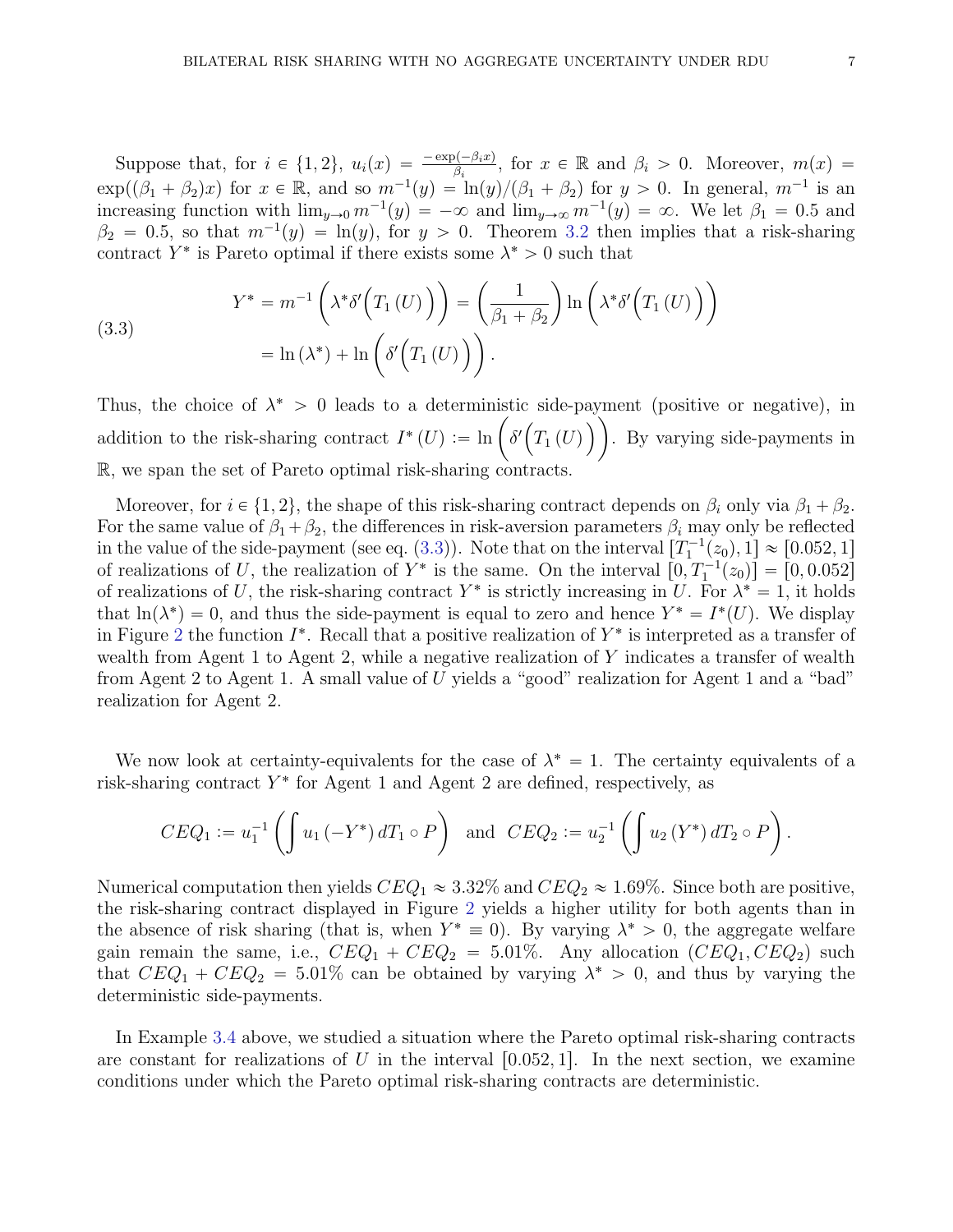<span id="page-7-1"></span>

FIGURE 2. This graph plots the function  $I^*$ , where  $I^*(U) := \ln \left( \delta'(T_1(U)) \right)$  and U is a random variable on  $(S, \Sigma, P)$  with a uniform distribution on  $(0, 1)$ .

#### 4. NO-BETTING ALLOCATIONS

<span id="page-7-0"></span>In this section, our focus is on situations in which Pareto optimal risk-sharing contracts are no-betting allocations. A no-betting allocation occurs when Y has the same distribution as a deterministic random variable. That is, a no-betting allocation is one that is deterministic almost surely. The following result provides necessary and sufficient conditions under which there exist Pareto optimal allocations that are no-betting allocations.

<span id="page-7-2"></span>**Theorem 4.1.** Let the function  $\Psi : [0, 1] \to \mathbb{R}$  be defined as in eq. [\(3.1\)](#page-4-1). If Assumption [2.2](#page-2-2) holds, then the following are equivalent:

- (1)  $\Psi(t) \geq t$  for all  $t \in [0, 1]$ .
- (2) There exists a Pareto optimal no-betting allocation.
- (3) Any Pareto optimal risk-sharing contract is a no-betting allocation.
- (4) Every no-betting allocation is Pareto optimal.

Following Cass and Shell [\[5\]](#page-24-0), sunspot equilibria are studied in the case of deterministic endowments, which is a special case of the setting studied in this paper. Thus, Theorem [4.1](#page-7-2) also characterizes situations in which sunspots exist, i.e., when Pareto optimal risk-sharing contracts depend on an extrinsic random variable. In contrast to MEU preferences, sunspots can exist with RDU preferences when probabilistic beliefs are given and common (equal to  $\mathbb{P}$ ) and the source of trading is differential risk attitudes. In fact, it may be Pareto optimal to trade when the probability weighting functions are not convex.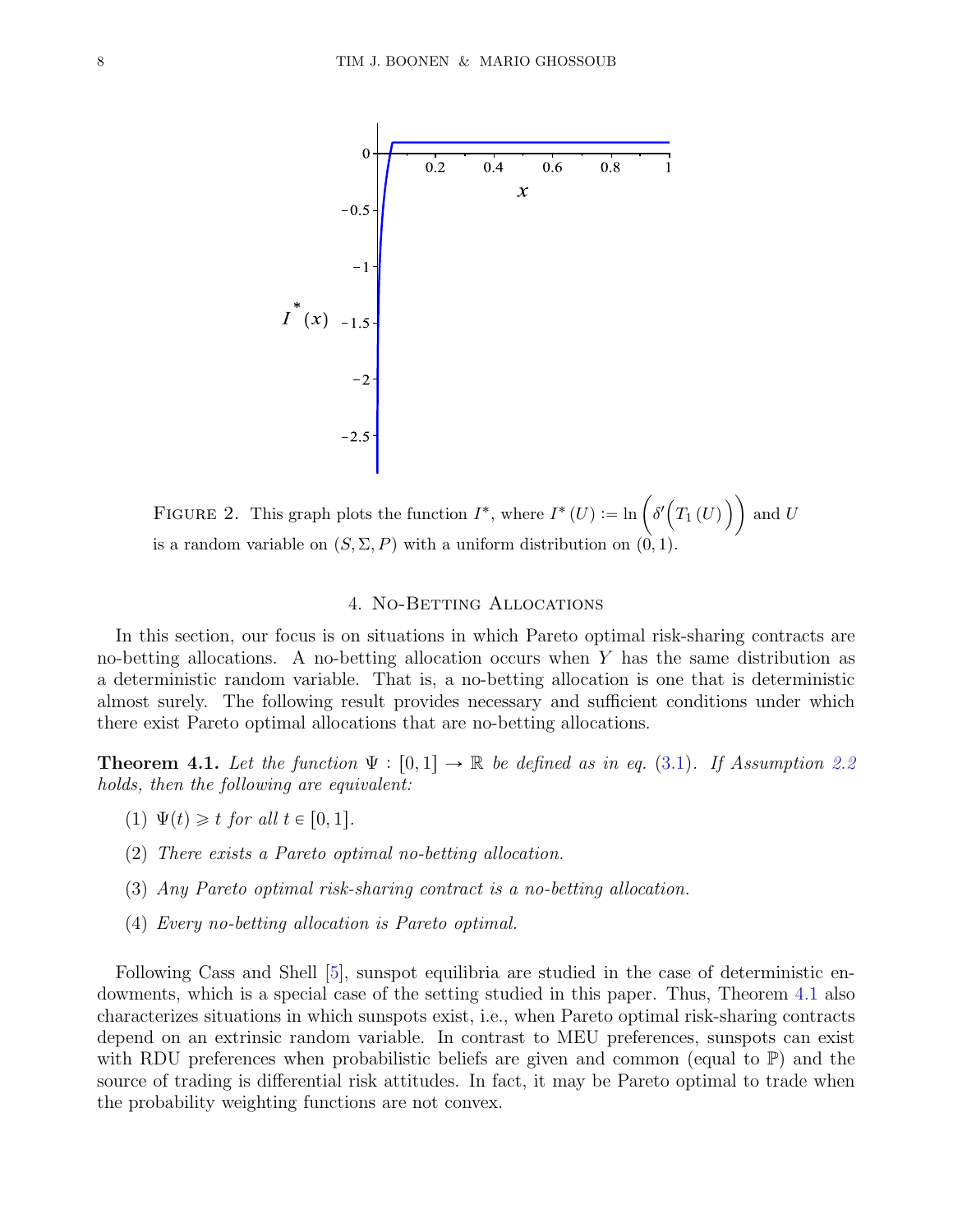As long as the probability weighting functions are such that  $\Psi(t) \geq t$  for all  $t \in [0, 1]$ , Pareto optimal risk-sharing contracts are no-betting allocations. Otherwise, betting is Pareto optimal. Note that  $\Psi(t) \geq t$  is equivalent to  $T_1^{-1}(t) \geq \tilde{T}_2^{-1}(t)$  for all  $t \in [0, 1]$ . If we substitute  $t = T_1(z)$ , this rewrites as  $T_1(z) \leq \tilde{T}_2(z)$ , or equivalently

<span id="page-8-0"></span>
$$
T_1(z) + T_2(1 - z) \leq 1
$$
, for all  $z \in [0, 1]$ .

We interpret this as an elevation property of the probability weighting functions of the two agents jointly, since this writes as

(4.1) 
$$
T_1(z) - z + T_2(1 - z) - (1 - z) \leq 0, \text{ for all } z \in [0, 1].
$$

For instance, if for a small  $z \in (0, 1)$ , Agent 1 over-weights good outcomes  $(T_1(z) > z)$  and Agent 2 under-weights bad outcomes  $(T_2(1-z) > 1-z)$ , there is a desire to shift losses from Agent 1 to Agent 2, and thus random Pareto optimal risk-sharing contracts appear. Moreover, this also holds vice versa for large  $z \in (0, 1)$ .

When both agents use the same probability weighting function, this elevation property is associated with pessimism or source preference (see Abdellaoui et al. [\[1\]](#page-24-11)). It is called pessimism as it has the implication that the decision weight of the worst outcome is larger than the probability of obtaining that outcome. If  $T_1 = T_2$ , this property is also called the *subcertainty* effect, which is a basic property imposed in prospect theory (Kahneman and Tversky [\[17\]](#page-25-9)). For instance, Condition [\(4.1\)](#page-8-0) holds true when  $T_1(t) = T_2(t) = t^{\gamma}/((t^{\gamma} + (1-t)^{\gamma})^{1/\gamma})$  for  $\gamma \in (0.279, 1]$ , which is inverse-S shaped (Tversky and Kahneman [\[25\]](#page-25-5)).

De Castro and Chateauneuf [\[10\]](#page-24-6) already show that under a condition that is similar to our Condition [\(4.1\)](#page-8-0), the no-betting allocation  $Y \stackrel{d}{=} 0$  is Pareto optimal for CEU agents. Their condition coincides with our Condition [\(4.1\)](#page-8-0) in the special case of RDU preferences, that is, when the capacities of the CEU agents are distortions of a baseline probability measure. Theorem [4.1](#page-7-2) shows that under Condition [\(4.1\)](#page-8-0) all Pareto optima are no-betting allocations. Moreover, Theorem [4.1](#page-7-2) shows that Condition [\(4.1\)](#page-8-0) is also necessary for Pareto optimality of no-betting allocations.

We next study a more specific condition that implies  $\Psi(t) \geq t$  for all  $t \in [0, 1]$ .

<span id="page-8-1"></span>**Proposition 4.2.** If Assumption [2.2](#page-2-2) holds and, for all  $z \in (0, 1)$ ,

$$
(\star \star) \qquad \qquad \frac{\widetilde{T}_i''(z)}{\widetilde{T}_i'(z)} \leqslant \frac{T_j''(z)}{T_j'(z)},
$$

then  $\Psi(t) \geq t$  for all  $t \in [0, 1]$ .

Condition  $(\star \star)$  holds, for instance, when both  $T_1$  and  $T_2$  are convex. This implies that both agents are averse to mean-preserving spreads. Also, Condition  $(\star \star)$  holds when both  $T_1$  and  $T_2$  are linear, and thus when both agents are EU maximizers. More generally, Condition  $(\star \star)$ can be seen as a requirement on the the degree of relative probabilistic risk aversion of the one agent compared to the other one.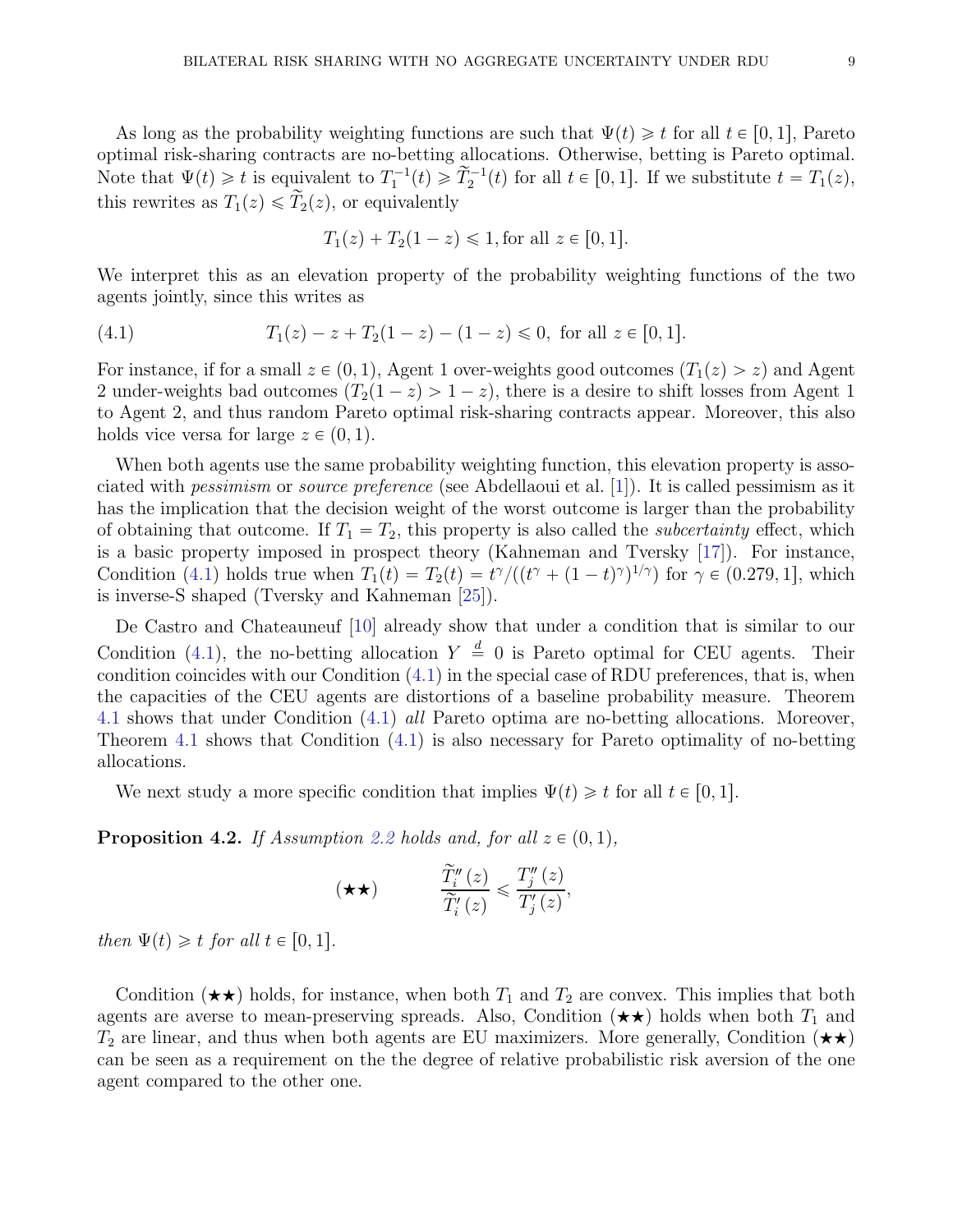## 5. Conclusion

<span id="page-9-0"></span>This paper studies bilateral Pareto optimal risk-sharing with rank-dependent utilities in an economy that has no aggregate uncertainty. This paper's contribution is to characterize the set of all Pareto optimal contracts. Moreover, we identify a condition that characterizes situations in which sunspots matter, i.e., when the two agents find it mutually beneficial to take bets, thereby introducing uncertainty in the economy. This condition only depends on the probability weighting functions.

It is important to note that our results depend critically on the assumption of no aggregate uncertainty. With aggregate uncertainty, one only needs to search for risk-sharing contracts that are comonotonic with the aggregate risk, since Pareto optimal risk-sharing contracts are necessarily comonotonic (see, e.g., Föllmer and Schied  $[12]$  and Jin et al.  $[16]$ ). This may not be possible to find, and hence Pareto optimal risk-sharing contracts may not exist. We leave this topic open for future research.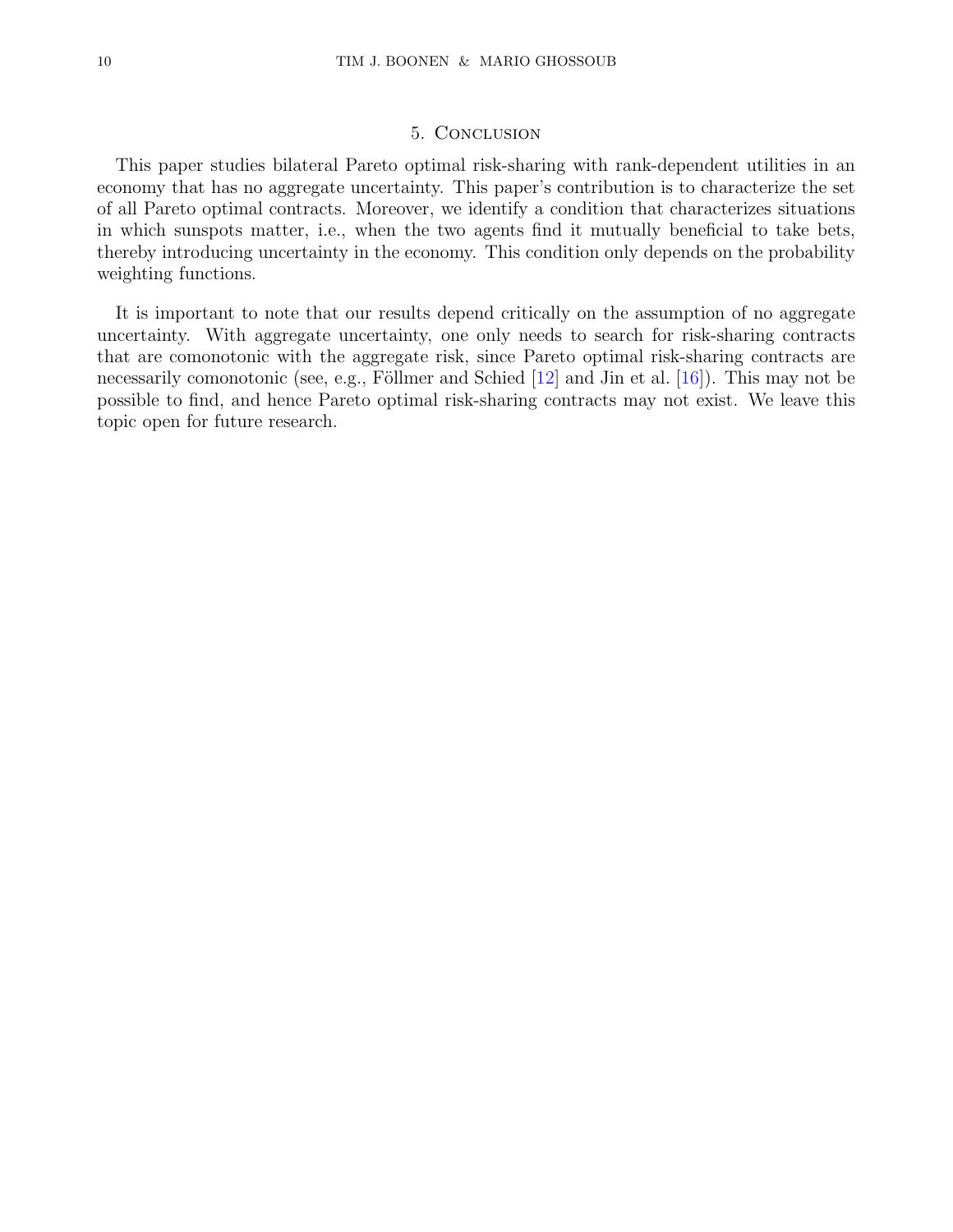#### Appendix A. Proof of Theorem [3.2](#page-3-2)

<span id="page-10-0"></span>A.1. An Auxiliary Problem. First, we introduce the following auxiliary problem: **Problem A.1**  $(\widehat{P}_{V_0})$ . For  $V_0 \in \mathbb{R}$ ,

$$
\left(\widehat{\mathcal{P}}_{V_0}\right) \qquad \sup_{Y \in B(\Sigma)} \left\{ \int u_1 \left(-Y\right) \, dT_1 \circ P : \int u_2 \left(Y\right) \, dT_2 \circ P \geq V_0 \right\}.
$$

Similar to the *ε*-constraint method for multi-objective optimization (see, e.g., Cohon [\[9\]](#page-24-13) and Miettinen [\[18\]](#page-25-10)), our aim is to span the set of Pareto optimal contracts by allowing  $V_0 \in \mathbb{R}$  to be flexible. The following result characterizes the relationship between Pareto optimal risk-sharing contracts and the solutions to Problem  $(\hat{\mathcal{P}}_{V_0})$ , for some  $V_0 \in \mathbb{R}$ .

# <span id="page-10-1"></span>Lemma A.2.

(i) If the risk-sharing contract  $Y^* \in B(\Sigma)$  is Pareto optimal, then it solves Problem  $(\hat{\mathcal{P}}_{V_0})$ with  $V_0 :=$  $\sqrt{2}$  $u_2(Y^*)$   $dT_2 \circ P;$ 

(ii) for a given  $V_0 \in \mathbb{R}$ , any solution to Problem  $(\hat{\mathcal{P}}_{V_0})$  is Pareto optimal;

(iii) if 
$$
Y^* \in B(\Sigma)
$$
 solves Problem  $(\hat{\mathcal{P}}_{V_0})$  for a given  $V_0 \in \mathbb{R}$ , then  $\int u_2(Y^*) dT_2 \circ P = V_0$ .

Proof.

(i) Suppose first that  $Y^*$  is Pareto optimal but that  $Y^*$  does not solve Problem  $(\hat{\mathcal{P}}_{V_0})$  with  $V_0 =$ ż  $u_2(Y^*)$   $dT_2 \circ P$ . Then, there exist  $Y \in B(\Sigma)$  that solves Problem  $(\hat{\mathcal{P}}_{V_0})$  with  $V_0$ . Therefore,

$$
\int u_1 (-Y) dT_1 \circ P > \int u_1 (-Y^*) dT_1 \circ P \text{ and } \int u_2 (Y) dT_2 \circ P \ge V_0 = \int u_2 (Y^*) dT_2 \circ P.
$$

Thus, Y is a Pareto improvement over  $Y^*$ , contradicting the Pareto optimality of  $Y^*$ .

(ii) We continue with the second statement. Fix  $V_0 \in \mathbb{R}$ , and let  $Y^*$  be a solution to Problem  $(\hat{\mathcal{P}}_{V_0})$ . Suppose that Y<sup>\*</sup> is not Pareto optimal, so that there exists  $Y \in B(\Sigma)$  such that ż  $u_1 (-Y) dT_1 \circ P \geqslant$ ż  $u_1(-Y^*)$   $dT_1 \circ P$ , and  $\int u_2(Y) dT_2 \circ P \geqslant$ ż  $u_2(Y^*)$   $dT_2 \circ P$ ,

with at least one strict inequality. Then, in particular, Y is feasible for Problem  $(\hat{\mathcal{P}}_{V_0})$ . If  $\int u_1 (-Y) dT_1 \circ P >$  $\sqrt{2}$  $u_1(-Y^*)$  dT<sub>1</sub>  $\circ$  P, this contradicts the optimality of  $Y^*$  for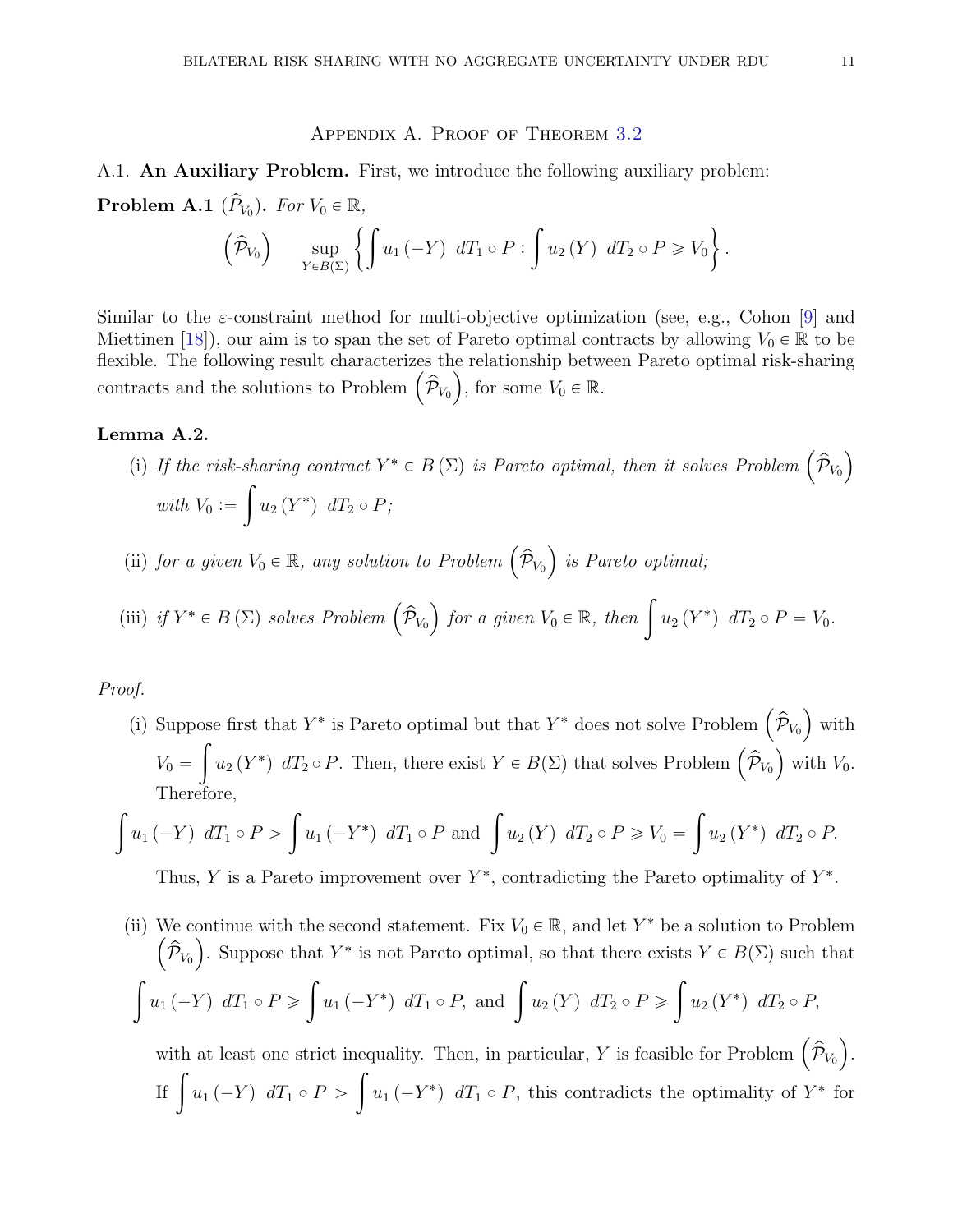Problem 
$$
(\hat{\mathcal{P}}_{V_0})
$$
. Therefore,  $\int u_1 (-Y) dT_1 \circ P = \int u_1 (-Y^*) dT_1 \circ P$ . Assume then that  
\n
$$
\int u_2 (Y) dT_2 \circ P > \int u_2 (Y^*) dT_2 \circ P
$$
, and let  $\varepsilon$  be such that  $\int u_2 (Y - \varepsilon) dT_2 \circ P =$   
\n $\int u_2 (Y^*) dT_2 \circ P$ . Then  $\varepsilon > 0$ , by strict monotonicity of  $u_2$ . Letting  $\overline{Y} := Y - \varepsilon$   
\nit follows from the feasibility of  $Y^*$  for Problem  $(\hat{\mathcal{P}}_{V_0})$  that  $\overline{Y}$  is feasible for Problem  
\n $(\hat{\mathcal{P}}_{V_0})$ . Moreover, since  $u_1$  is increasing, it follows that  
\n
$$
\int u_1 (-\overline{Y}) dT_1 \circ P = \int u_1 (-Y + \varepsilon) dT_1 \circ P > \int u_1 (-Y) dT_1 \circ P = \int u_1 (-Y^*) dT_1 \circ P
$$
,

which contradicts the optimality of  $Y^*$  for Problem  $(\hat{\mathcal{P}}_{V_0})$ . Hence  $Y^*$  is Pareto optimal.

(iii) We conclude with the proof of the third statement. Fix  $V_0 \in \mathbb{R}$ , and let Y<sup>\*</sup> be a solution to Problem  $(\hat{\mathcal{P}}_{V_0})$ . Let  $\varepsilon$  be such that  $\int u_2(Y^*-\varepsilon) dT_2 \circ P = V_0$ . Then  $\varepsilon > 0$ . Letting  $\bar{Y} := Y^* - \varepsilon$ , it follows that  $\bar{Y}$  is feasible for Problem  $(\hat{\mathcal{P}}_{V_0})$ . Moreover, since  $u_1$  is increasing,

$$
\int u_1(-\bar{Y}) dT_1 \circ P = \int u_1(-Y^* + \varepsilon) dT_1 \circ P > \int u_1(-Y^*) dT_1 \circ P,
$$

contradicting the optimality of  $Y^*$  for Problem  $(\hat{\mathcal{P}}_{V_0})$ . Therefore,  $\int u_2(Y^*) dT_2 \circ P = V_0$ .  $\Box$ 

<span id="page-11-0"></span>A.2. Solving the Auxiliary Problem. We now provide a solution of Problem  $(\hat{\mathcal{P}}_{V_0})$ . **Theorem A.3.** For a given  $V_0 \in \mathbb{R}$ , the risk-sharing contract

$$
Y^* := m^{-1}\left(\lambda^*\delta'\Big(T_1\left(U\right)\Big)\right)
$$

is optimal for Problem  $(\widehat{\mathcal{P}}_{V_0})$ , where:

- U is a random variable on  $(S, \Sigma, P)$  with a uniform distribution on  $(0, 1)$ ;
- $m(x) := \frac{u'_1(-x)}{u'_1(x)}$  $\frac{u_1(-x)}{u_2'(x)}$ , for all  $x \geqslant 0$ ;
- $\delta$  is the convex envelope on  $[0,1]$  of  $\Psi(t) := \widetilde{T}_2(T_1^{-1}(t));$
- $\widetilde{T}_2 (t) = 1 T_2 (1 t)$ ; and,
- $\lambda^* > 0$  is chosen such that  $\int u_2(Y^*) dT_2 \circ P = V_0$ .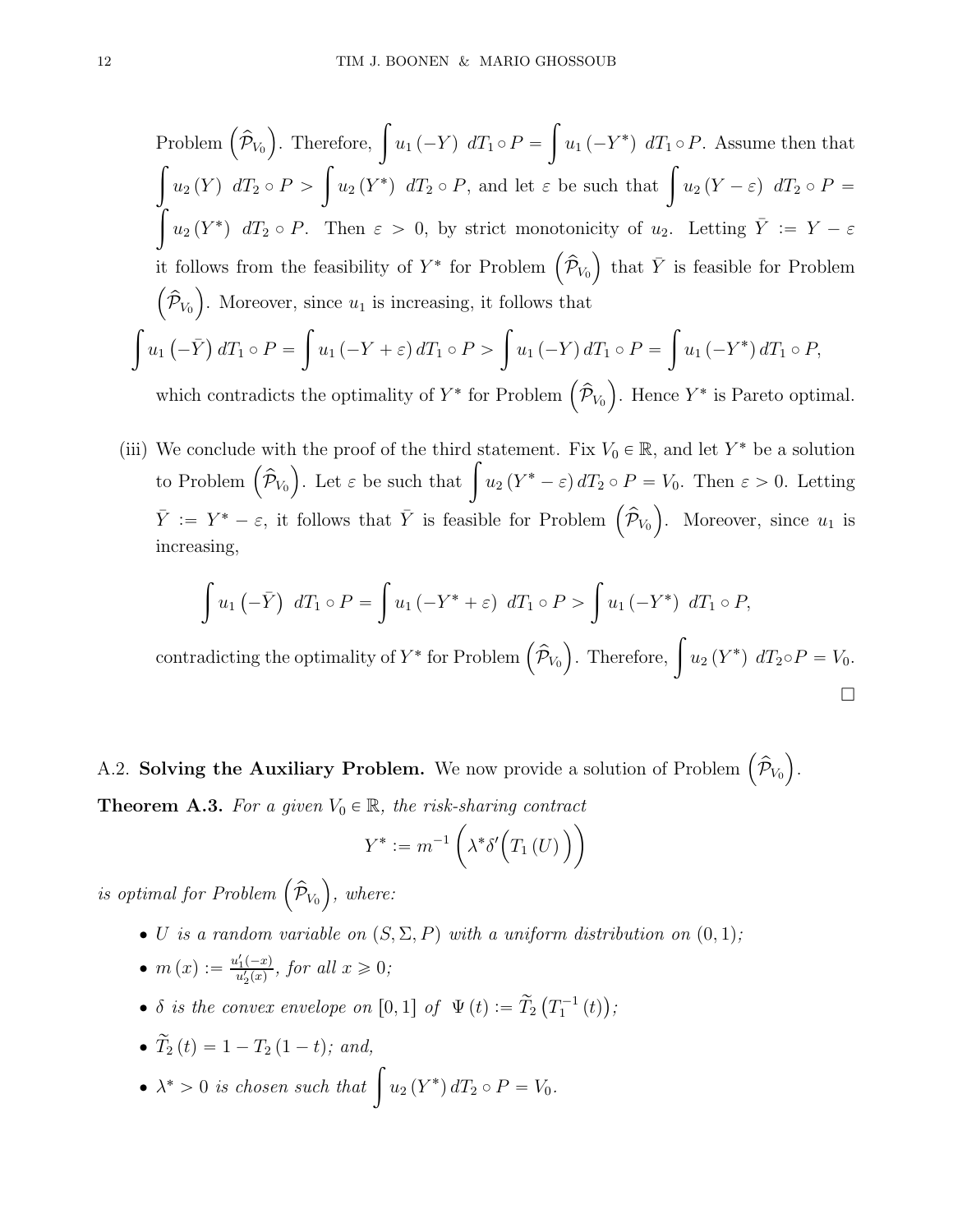We now turn to the proof of Theorem [A.3.](#page-11-0) First note that, since the space  $(S, \Sigma, P)$  is nonatomic by assumption, there exists a random variable U on  $(S, \Sigma, P)$  with a uniform distribution on  $(0, 1)$  (e.g., [\[12,](#page-24-12) Proposition A.31]). Consider the following problem.

# <span id="page-12-0"></span>Problem A.4.

$$
\sup_{f\in\mathcal{Q}^*}\left\{\int_0^1 u_1\left(-f\left(t\right)\right)T_1'(t)\,dt:\int_0^1 u_2\left(f\left(t\right)\right)T_2'\left(1-t\right)dt\geq V_0\right\},\right\}
$$

where  $\mathcal{Q}^*$  is the collection of all quantile functions, i.e.,

(A.1) 
$$
\mathcal{Q}^* := \left\{ f : (0,1) \to \mathbb{R} \middle| f \text{ is non-decreasing and left-continuous} \right\}.
$$

We obtain the following result.

<span id="page-12-1"></span>**Lemma A.5.** If  $f^*$  is optimal for Problem [A.4,](#page-12-0) then  $Y^* := f^*(U)$  is optimal for Problem  $(\widehat{\mathcal{P}}_{V_0})$ .

*Proof.* Let  $f^*$  be optimal for Problem [A.4](#page-12-0) and  $Y^* = f^*(U)$ . Then, since  $f^* \in \mathcal{Q}^*$ , it follows that  $F_{Y^*}^{-1} = f^*$ . Moreover, using the variable  $s = F_{u_2(Y^*)}(t)$  yields

$$
\int u_2(Y^*)dT_2 \circ P = \int_0^{+\infty} T_2 (1 - F_{u_2(Y^*)}(t)) dt + \int_{-\infty}^0 \left[ T_2 (1 - F_{u_2(Y^*)}(t)) - 1 \right] dt
$$
  
\n
$$
= \int_{F_{u_2(Y^*)}(0)}^1 T_2 (1 - s) dF_{u_2(Y^*)}^{-1}(s) + \int_0^{F_{u_2(Y^*)}(0)} \left[ T_2 (1 - s) - 1 \right] dF_{u_2(Y^*)}^{-1}(s)
$$
  
\n
$$
= \int_{F_{u_2(Y^*)}(0)}^1 \int_0^{1-s} T_2'(z) dz dF_{u_2(Y^*)}^{-1}(s)
$$
  
\n
$$
+ \int_0^{F_{u_2(Y^*)}(0)} \int_0^{1-s} T_2'(z) dz dF_{u_2(Y^*)}^{-1}(s) - \int_0^{F_{u_2(Y^*)}(0)} dF_{u_2(Y^*)}^{-1}(s)
$$
  
\n
$$
= \int_0^{1-F_{u_2(Y^*)}(0)} T_2'(z) \int_{F_{u_2(Y^*)}(0)}^{1-z} dF_{u_2(Y^*)}^{-1}(s) dz - \int_0^{F_{u_2(Y^*)}(0)} dF_{u_2(Y^*)}^{-1}(s)
$$
  
\n
$$
+ \int_0^1 T_2'(z) \int_0^{\min \left[ 1 - z, F_{u_2(Y^*)}(0) \right]} dF_{u_2(Y^*)}^{-1}(s) dz
$$
  
\n
$$
= \int_0^{1-F_{u_2(Y^*)}(0)} T_2'(z) F_{u_2(Y^*)}^{-1}(1-z) dz + F_{u_2(Y^*)}^{-1}(0)
$$
  
\n
$$
+ \int_0^{1-F_{u_2(Y^*)}(0)} T_2'(z) \int_0^{F_{u_2(Y^*)}(0)} dF_{u_2(Y^*)}^{-1}(s) dz
$$
  
\n
$$
+ \int_{1-F_{u_2(Y^*)}(0)}^{1-z} T_2'(z) \int_0^{1-z} dF_{u_2(Y^*)}^{-1}(s) dz
$$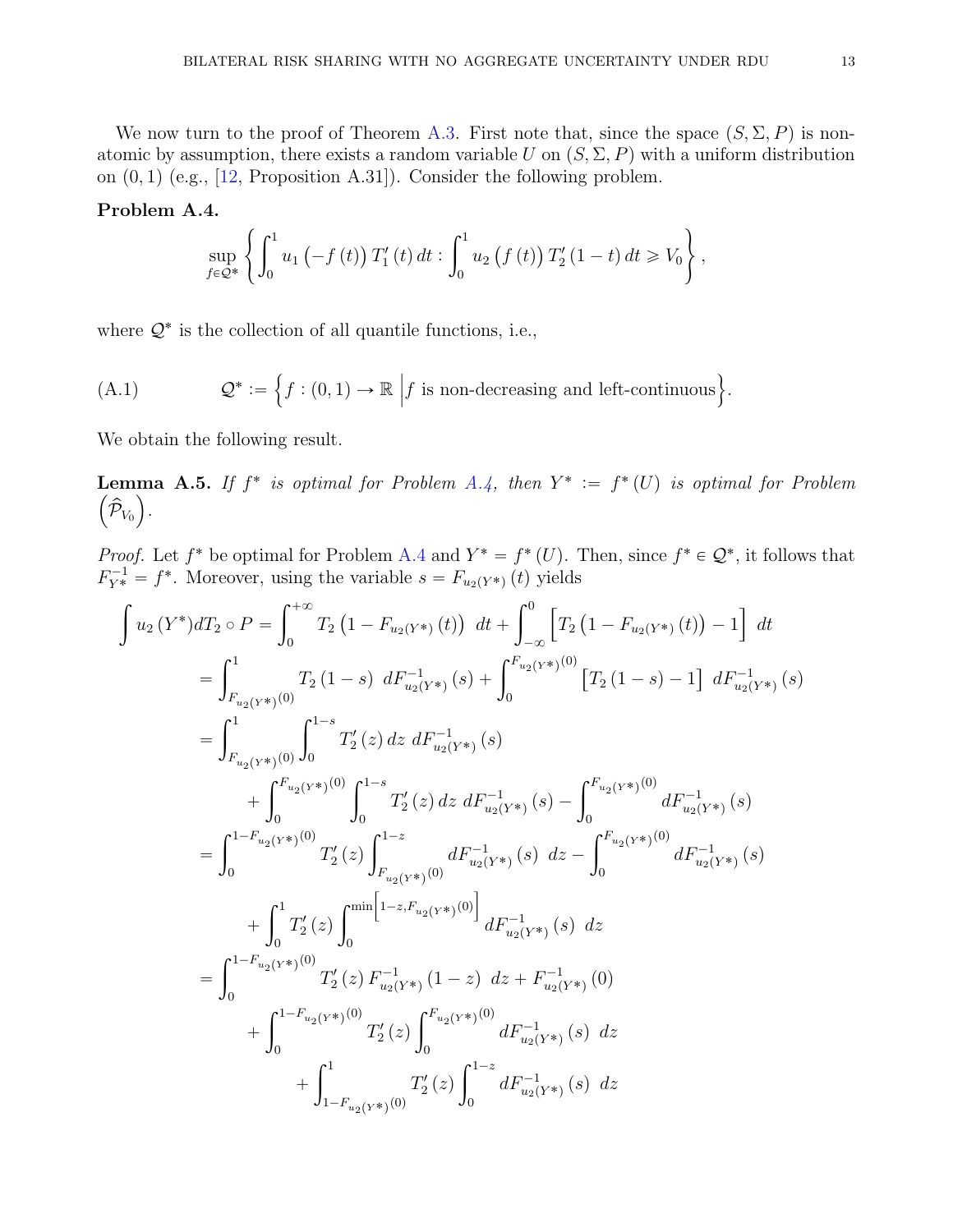$$
= \int_{0}^{1-F_{u_{2}(Y^{*})}(0)} T'_{2}(z) F_{u_{2}(Y^{*})}^{-1}(1-z) dz + F_{u_{2}(Y^{*})}^{-1}(0)
$$
  
\n
$$
- F_{u_{2}(Y^{*})}^{-1}(0) \int_{0}^{1-F_{u_{2}(Y^{*})}(0)} T'_{2}(z) dz + \int_{1-F_{u_{2}(Y^{*})}(0)}^{1} T'_{2}(z) F_{u_{2}(Y^{*})}^{-1}(1-z) dz
$$
  
\n
$$
- F_{u_{2}(Y^{*})}^{-1}(0) \int_{1-F_{u_{2}(Y^{*})}(0)}^{1} T'_{2}(z) dz
$$
  
\n
$$
= \int_{0}^{1-F_{u_{2}(Y^{*})}(0)} T'_{2}(z) F_{u_{2}(Y^{*})}^{-1}(1-z) dz + \int_{1-F_{u_{2}(Y^{*})}(0)}^{1} T'_{2}(z) F_{u_{2}(Y^{*})}^{-1}(1-z) dz
$$
  
\n
$$
= \int_{0}^{1} T'_{2}(z) F_{u_{2}(Y^{*})}^{-1}(1-z) dz = \int_{0}^{1} F_{u_{2}(Y^{*})}^{-1}(t) T'_{2}(1-t) dt
$$
  
\n
$$
= \int F_{u_{2}(Y^{*})}^{-1}(U) T'_{2}(1-U) dP = \int u_{2}(F_{Y^{*}}^{-1})(U) T'_{2}(1-U) dP
$$
  
\n
$$
= \int u_{2}(f^{*}(U)) T'_{2}(1-U) dP = \int_{0}^{1} u_{2}(f^{*}(t)) T'_{2}(1-t) dt \ge V_{0},
$$

where the equality  $F_{u_2(Y^*)}^{-1} = u_2(F_{Y^*}^{-1})$  follows from monotonicity of  $u_2$ , and the last inequality follows from the feasibility of  $f^*$  for Problem [A.4.](#page-12-0) Hence,  $Y^*$  is feasible for Problem  $(\hat{\mathcal{P}}_{V_0})$ .

To show optimality of  $Y^*$  for Problem  $(\hat{\mathcal{P}}_{V_0})$ , let Y by any other feasible solution for Problem  $(\widehat{\mathcal{P}}_{V_0})$  and  $f := F_Y^{-1}$  $Y<sup>-1</sup>$  its quantile function. Then f is feasible for Problem [A.4](#page-12-0) by feasibility of Y for Problem  $(\hat{\mathcal{P}}_{V_0})$ , since

$$
V_0 \leq \int u_2(Y) dT_2 \circ P = \int_0^1 u_2(f(t)) T'_2(1-t) dt.
$$

Additionally, since  $F_{-Y}(t) = -F_Y(1 - t)$ , for each  $t \in \mathbb{R}$ , a similar calculation as above yields, by monotonicity of  $u_1$  that

$$
\int u_1 \, (-Y) dT_1 \circ P = \int F_{u_1(-Y)}^{-1} \, (U) \, T_1' \, (1-U) \, dP = \int u_1 \, (F_{-Y}^{-1} \, (U)) \, T_1' \, (1-U) \, dP
$$
\n
$$
= \int u_1 \, (-F_Y^{-1} \, (1-U)) \, T_1' \, (1-U) \, dP = \int u_1 \, (-F_Y^{-1} \, (U)) \, T_1' \, (U) \, dP
$$
\n
$$
= \int u_1 \, (-f \, (U)) \, T_1' \, (U) \, dP = \int_0^1 u_1 \, (-f \, (t)) \, T_1' \, (t) \, dt
$$
\n
$$
\leqslant \int_0^1 u_1 \, (-f^* \, (t)) \, T_1' \, (t) \, dt = \int u_1 \, (-Y^*) \, dT_1 \circ P,
$$

where the inequality follows from the optimality of  $f^*$  for Problem [A.4.](#page-12-0) Therefore,  $Y^*$  is optimal for Problem  $\left(\widehat{\mathcal{P}}_{V_0}\right)^{\widehat{\theta}}$ .<br>1990 - Johann Stein, Amerikaansk politiker († 1905)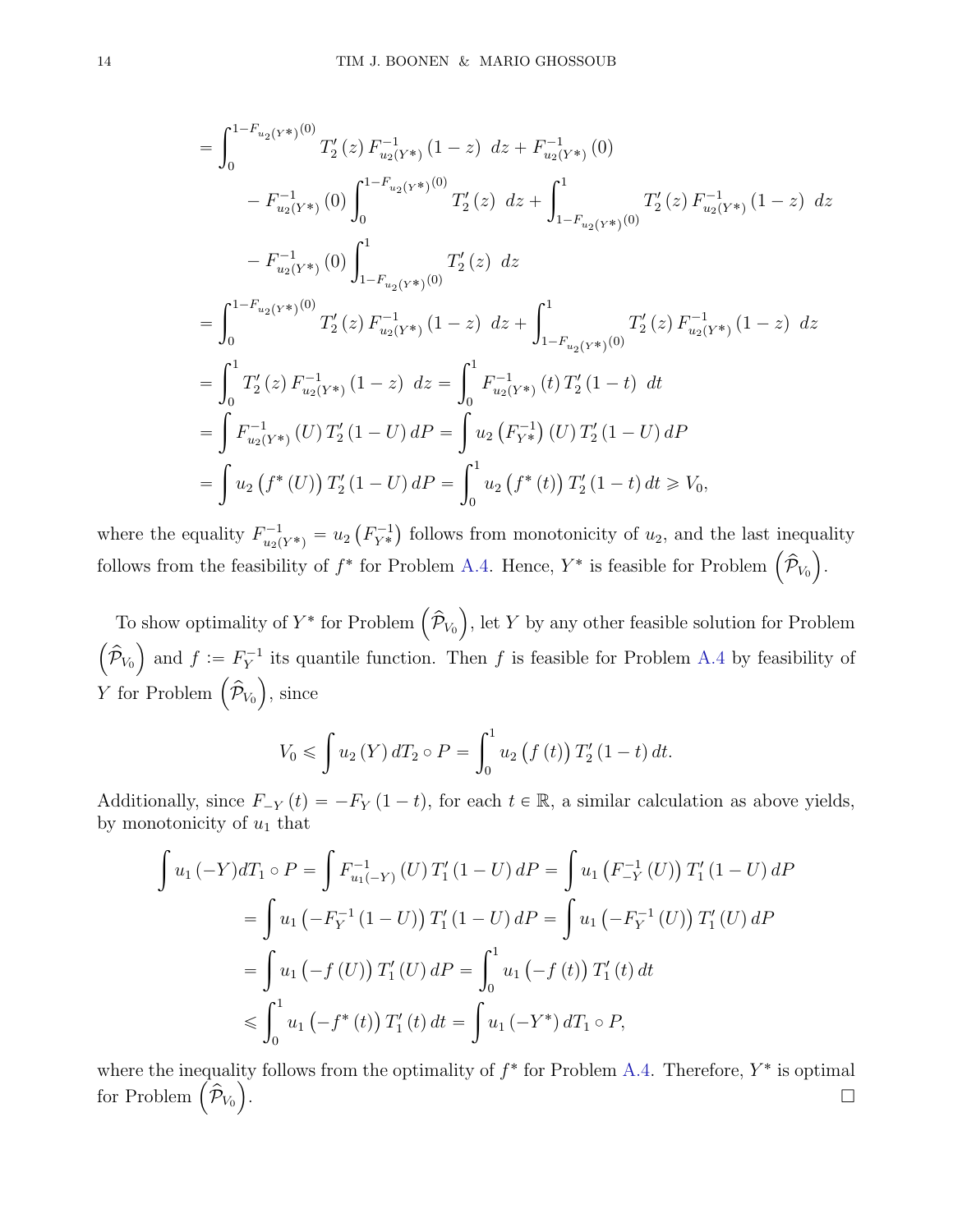Now, for each 
$$
f \in \mathcal{Q}^*
$$
, letting  $v(t) = T_1^{-1}(t)$  and  $z = v^{-1}(t) = T_1(t)$ , for each  $t \in [0, 1]$  yields

$$
\int_0^1 u_2(f(t)) T_2'(1-t) dt = \int_0^1 u_2(f(v(z))) T_2'(1-v(z)) dv(z) = \int_0^1 u_2(g(t)) \Psi'(t) dt,
$$

where  $q = f \circ v$  and  $\Psi(t) := 1 - T_2 \left(1 - v(t)\right) = \widetilde{T}_2 \left(v(t)\right)$ , for each t, where  $\widetilde{T}_2 : [0, 1] \to [0, 1]$ is the conjugate of the function  $T_2$ , given by  $\tilde{T}_2(t) = 1 - T_2(1-t)$ , so that  $\tilde{T}_2'(t) := T_2'(1-t)$ , for all  $t \in [0, 1]$ .

Now, consider the following problem.

# <span id="page-14-0"></span>Problem A.6.

$$
\sup_{q\in\mathcal{Q}^*}\left\{\int_0^1 u_1(-q(t))\,dt:\int_0^1 u_2\left(q(t)\right)\Psi'(t)\,dt\geq V_0\right\}.
$$

<span id="page-14-1"></span>**Lemma A.7.** If  $q^*$  is optimal for Problem [A.6,](#page-14-0) then  $f^* := q^* \circ T_1$  is optimal for Problem [A.4.](#page-12-0)

*Proof.* Let  $q^*$  be optimal for Problem [A.6,](#page-14-0) and  $f^* := q^* \circ T_1$ . Then  $f^* \in \mathcal{Q}^*$  and  $q^* = f^* \circ v$ , where  $v = T_1^{-1}$ . Letting  $z = T_1(t)$  yields

$$
\int_0^1 u_2(f^*(t)) T_2'(1-t) dt = \int_0^1 u_2\left(q^*(T_1(t))\right) T_2'(1-t) dt = \int_0^1 u_2\left(q^*(z)\right) \Psi'(z) dz \geq V_0,
$$

where the inequality follows from the feasibility of  $q^*$  for Problem [A.6.](#page-14-0) Hence  $f^*$  is feasible for Problem [A.4.](#page-12-0)

To show optimality of  $f^*$  for Problem [A.4,](#page-12-0) let f be feasible for Problem [A.4](#page-12-0) and  $q := f \circ v$ . Then  $q \in \mathcal{Q}^*$  and

$$
V_0 \leq \int_0^1 u_2(f(t)) T_2'(1-t) dt = \int_0^1 u_2(q(t)) \Psi'(t) dt.
$$

Hence, q is feasible for Problem [A.6.](#page-14-0) Therefore, by optimality of  $q^*$  is optimal for Problem [A.6,](#page-14-0) it follows that

$$
\int_0^1 u_1(-f^*(t)) T'_1(t) dt = \int_0^1 u_1(-f^*(t)) dT_1(t) = \int_0^1 u_1(-q^*(T_1(t))) dT_1(t) = \int_0^1 u_1(-q^*(z)) dz
$$
  
\n
$$
\geqslant \int_0^1 u_1(-q(z)) dz = \int_0^1 u_1(-f(t)) T'_1(t) dt.
$$

Hence,  $f^*$  is optimal for Problem [A.4.](#page-12-0)

In light of Lemma [A.7,](#page-14-1) we turn our attention to solving Problem [A.6.](#page-14-0) In order to do that, we will use a similar methodology to the one used by Xu [\[27\]](#page-25-11), but adapted to the present setting. First, we recall the following result, due to He et al. [\[15,](#page-24-14) Appendix A].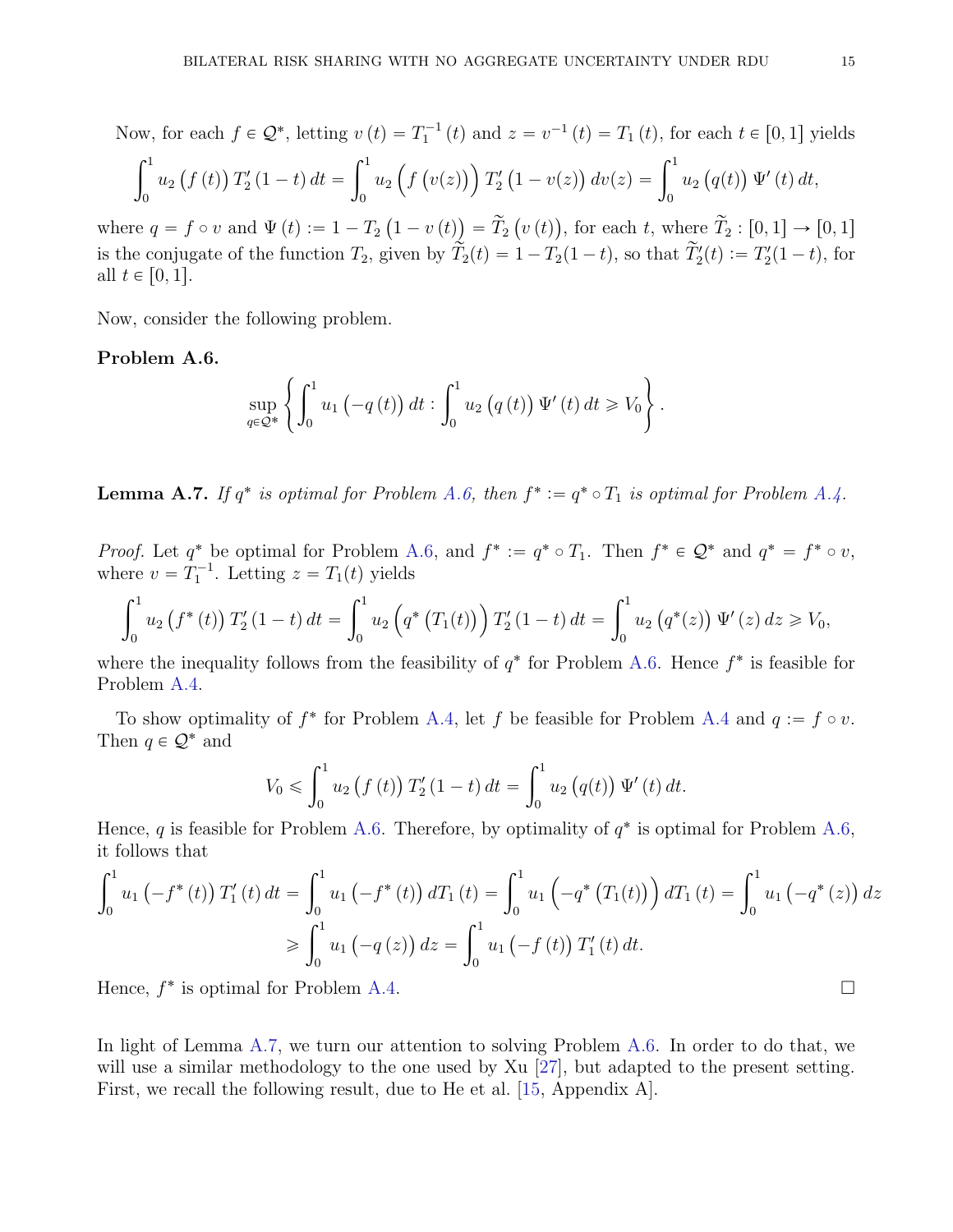**Lemma A.8** (He et al. [\[15\]](#page-24-14)). Let f be a continuous real-valued function on a non-empty convex subset of  $\mathbb R$  containing the interval  $[0, 1]$ , and let g be its convex envelope on the interval  $[0, 1]$ . Then,

- (1) q is continuous and convex on  $[0, 1]$ ;
- (2)  $q(0) = f(0)$  and  $q(1) = f(1);$
- <span id="page-15-0"></span>(3) for all  $x \in [0, 1], g(x) \leq f(x)$ ;
- (4) g is affine on  $\{x \in [0, 1]: g(x) < f(x)\}.$

Moreover,

- (5) if  $f$  is increasing, then so is  $g$ ;
- (6) if f is continuously differentiable on  $(0, 1)$ , then g is continuously differentiable on  $(0, 1)$ .

<span id="page-15-1"></span>**Lemma A.9.** Let  $\delta$  be the convex envelope of  $\Psi$  on  $[0, 1]$ . Then for any  $q \in \mathcal{Q}^*$ ,

$$
\int_0^1 u_2 (q(t)) \Psi'(t) dt \leq \int_0^1 u_2 (q(t)) \delta'(t) dt.
$$

*Proof.* Let  $\delta$  be the convex envelope of the function  $\Psi$  on [0, 1]. Since  $\delta(t) \leq \Psi(t)$ , for all  $t \in [0, 1], \Psi(0) = \delta(0)$ , and  $\Psi(1) = \delta(1)$ , it follows from Fubini's Theorem that

$$
0 \ge \int_0^1 \left[ (\Psi(1) - \delta(1)) - (\Psi(y) - \delta(y)) \right] du_2 (q(y))
$$
  
\n
$$
= \int_0^1 \int_y^1 \left[ \Psi'(x) - \delta'(x) \right] dx du_2 (q(y))
$$
  
\n
$$
= \int_0^1 \int_0^x \left[ \Psi'(x) - \delta'(x) \right] du_2 (q(y)) dx = \int_0^1 \left[ \int_0^x du_2 (q(y)) \right] \left[ \Psi'(x) - \delta'(x) \right] dx
$$
  
\n
$$
= \int_0^1 \left( u_2 (q(t)) - u_2 (q(0)) \right) \left[ \Psi'(t) - \delta'(t) \right] dt
$$
  
\n
$$
= \int_0^1 u_2 (q(t)) \left[ \Psi'(t) - \delta'(t) \right] dt - u_2 (q(0)) \int_0^1 \left[ \Psi'(t) - \delta'(t) \right] dt
$$
  
\n
$$
= \int_0^1 u_2 (q(t)) \left[ \Psi'(t) - \delta'(t) \right] dt - u_2 (q(0)) \left( \Psi(1) - \delta(1) - (\Psi(0) - \delta(0)) \right)
$$
  
\n
$$
= \int_0^1 u_2 (q(t)) \left[ \Psi'(t) - \delta'(t) \right] dt.
$$

Now, consider the following problem.

 $\Box$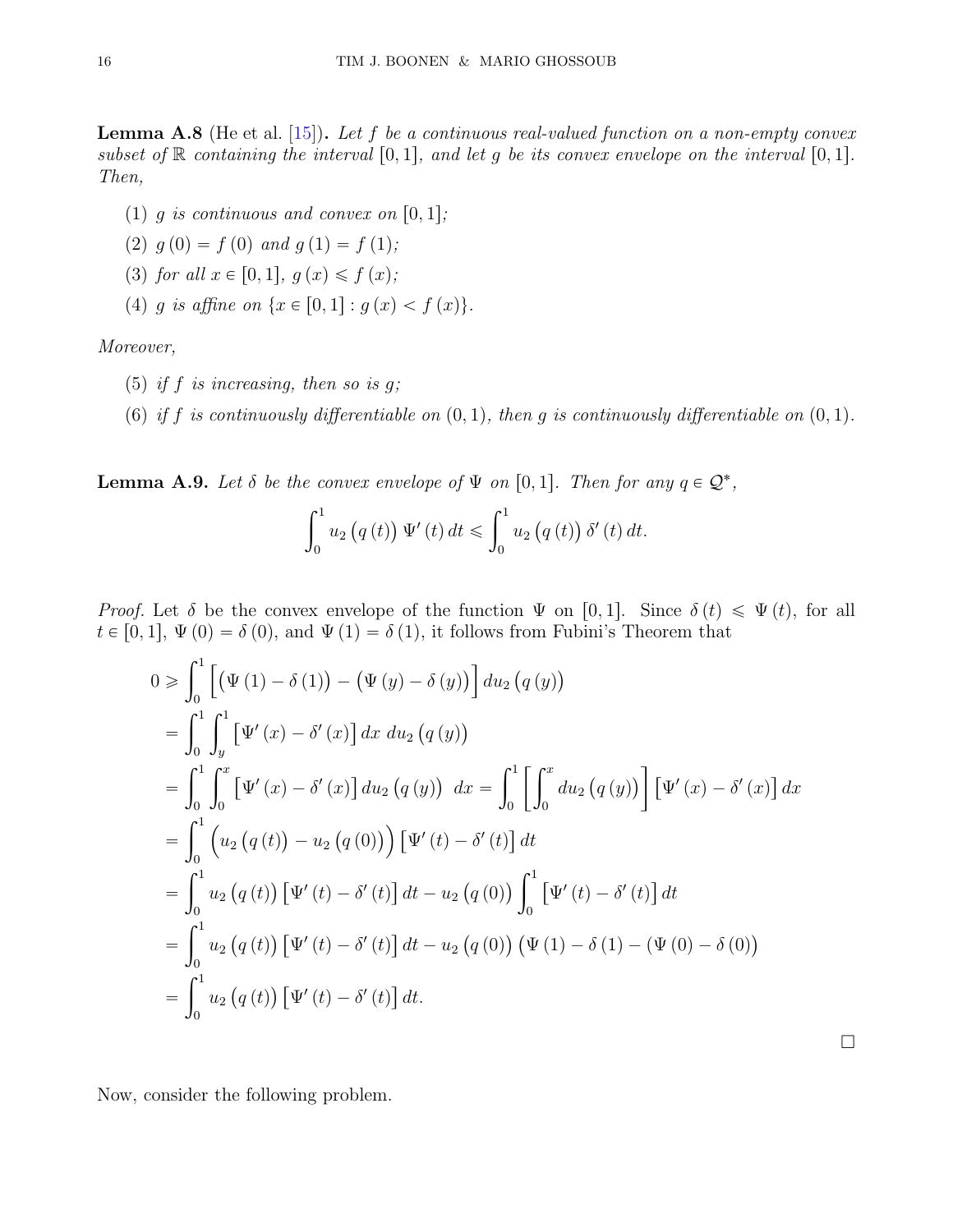<span id="page-16-0"></span>Problem A.10.

$$
\sup_{q \in \mathcal{Q}^*} \left\{ \int_0^1 u_1(-q(t)) dt : \int_0^1 u_2(q(t)) \, \delta'(t) dt \geq V_0 \right\}.
$$

We first solve Problem [A.10](#page-16-0) and then show that the solution is also optimal for Problem [A.6.](#page-14-0)

**Lemma A.11.** If  $q^* \in \mathcal{Q}^*$  satisfies

- $(1)$ 0  $\delta'(t) u_2(q^*(t)) dt = V_0;$
- <span id="page-16-1"></span>(2) there exists some  $\lambda > 0$  such that for all  $t \in (0, 1)$ ,

$$
q^*(t) = \underset{y}{\arg \max} \left\{ u_1(-y) + \lambda u_2(y) \, \delta'(t) \right\},\,
$$

then  $q^*$  is optimal for Problem [A.10.](#page-16-0)

*Proof.* Let  $q^* \in \mathcal{Q}^*$  be such that the two conditions above are satisfied. Then  $q^*$  is feasible for Problem [A.10.](#page-16-0) To show optimality, let  $q \in \mathcal{Q}^*$  be any feasible solution for Problem A.10. Then, by definition of  $q^*$ , it follows that for each  $t \in (0, 1)$ ,

$$
u_1(-q^*(t)) - u_1(-q(t)) \ge \lambda \left[ \delta'(t) u_2(q(t)) - \delta'(t) u_2(q^*(t)) \right].
$$
  
Hence, 
$$
\int_0^1 u_1(-q^*(t)) dt - \int_0^1 u_1(-q(t)) dt \ge \lambda \left[ \int_0^1 \delta'(t) u_2(q(t)) dt - V_0 \right] \ge 0.
$$
 Consequently,

it follows that  $\int_1^1$ 0  $u_1(-q^*(t)) dt \geq$ 0  $u_1(-q(t))$  dt, and so  $q^*$  is optimal for Problem [A.10.](#page-16-0)  $\Box$ 

Moreover, we obtain the following result.

**Lemma A.12.** For each  $\lambda > 0$ , define the function  $q_{\lambda}^{*}$  by

(A.2) 
$$
q_{\lambda}^{*}(t) := m^{-1}(\lambda \delta'(t)), \text{ for all } t \in (0, 1),
$$

where the function m is defined by

<span id="page-16-3"></span>
$$
m(x) := \frac{u'_1(-x)}{u'_2(x)}.
$$

.

Then,

<span id="page-16-2"></span>\n- (1) for each 
$$
\lambda > 0
$$
,  $q_{\lambda}^{*} \in \mathcal{Q}^{*}$ ;
\n- (2) there exists  $a \lambda^{*} > 0$  such that  $\int_{0}^{1} \delta'(t) u_{2}(q_{\lambda^{*}}^{*}(t)) dt = V_{0}$ ;
\n- (3) for all  $t \in (0,1)$  and all  $\lambda > 0$ ,  $q_{\lambda}^{*}(t) = \arg \max_{y} \left\{ u_{1}(-y) + \lambda u_{2}(y) \delta'(t) \right\}$
\n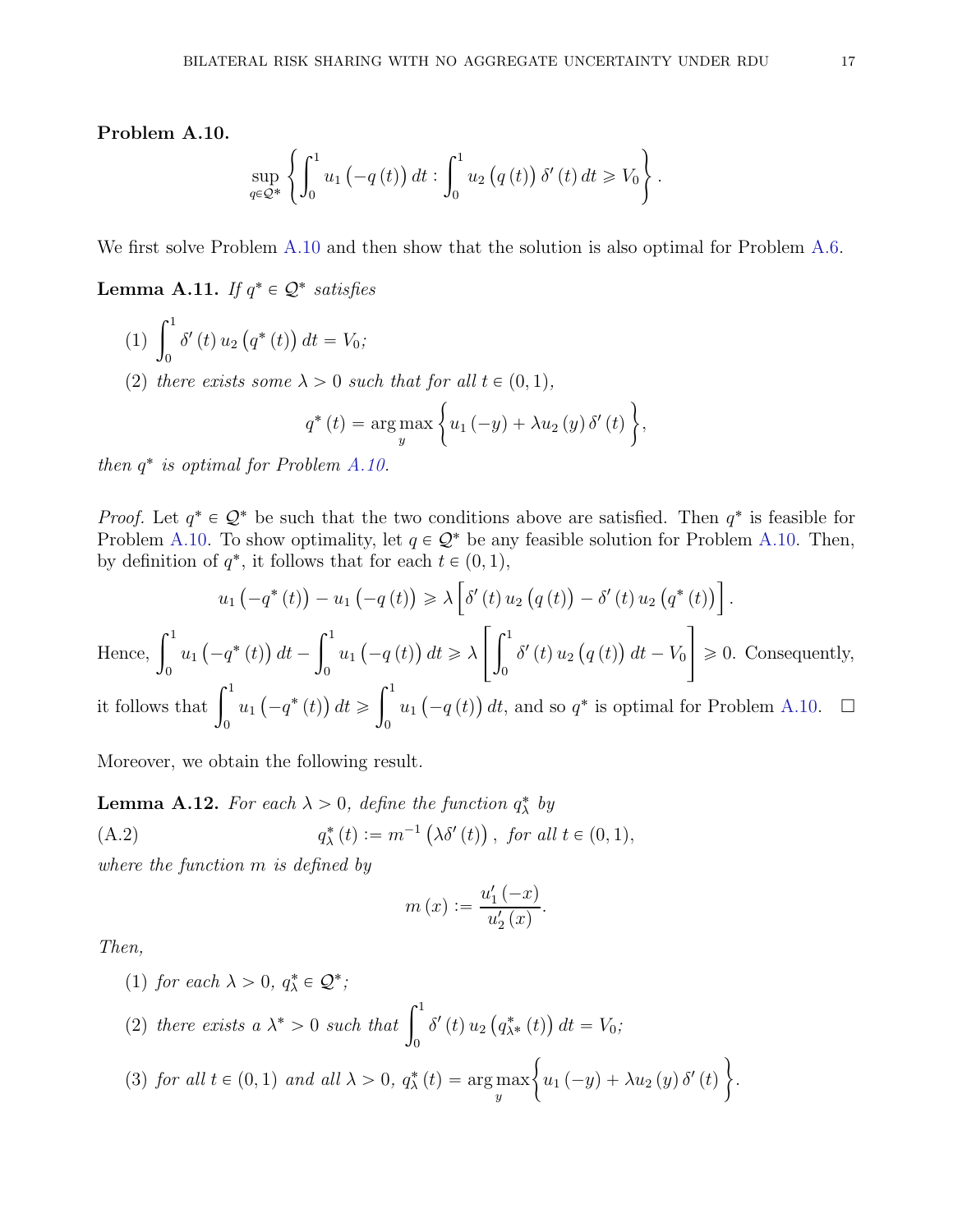*Proof.* Assumptions [2.2](#page-2-2) implies that  $u_1$  and  $u_2$  are increasing and continuously differentiable, and that  $u'_1$  and  $u'_2$  are decreasing. Therefore, the function m is continuously differentiable and

$$
m'(x) = \frac{-u_1''(-x) u_2'(x) - u_1'(-x) u_2''(x)}{(u_2'(x))^2} > 0.
$$

Hence, the function  $m$  is continuous and increasing. Consequently, it is invertible, and its inverse is also increasing, by the Inverse Function Theorem. Thus, for each  $\lambda > 0$ , the convexity and continuity of  $\delta$  imply that the function  $g_{\lambda}^* = m^{-1} (\lambda \delta')$  is continuous and increasing. Therefore, for each  $\lambda > 0, q_{\lambda}^* \in \mathcal{Q}^*$ .

Now, for each  $t \in (0, 1)$  and  $\lambda > 0$ , the concavity of  $u_1$  and  $u_2$  yield the concavity of the function  $y \mapsto M_{\lambda,t} (y) := u_1 (-y) + \lambda u_2 (y) \, \delta'(t)$ , since  $\delta'(t) \geq 0$ . Therefore, first-order conditions yield a global maximum of the function  $\mathcal{M}_{\lambda,t}$  at  $y^* = m^{-1} (\lambda \delta'(t)).$ 

Finally, the existence of  $\lambda^* > 0$  such that  $\int_1^1$ 0  $\delta'(t) u_2(q_{\lambda^*}^*(t)) dt = V_0$  follows from the monotonicity and continuity properties of  $\delta'$  (see Lemma [A.8\)](#page-15-0), and from the Intermediate Value Theorem.  $\Box$ 

Therefore, Lemmata [A.9,](#page-15-1) [A.11,](#page-16-1) and [A.12](#page-16-2) imply that for any  $\lambda > 0$  and any  $q \in \mathcal{Q}^*$ ,

$$
\int_{0}^{1} \left[ u_{1} \left( -q(t) \right) + \lambda u_{2} \left( q(t) \right) \Psi'(t) \right] dt = \int_{0}^{1} u_{1} \left( -q(t) \right) dt + \lambda \int_{0}^{1} u_{2} \left( q(t) \right) \Psi'(t) dt
$$
  
\n
$$
\leq \int_{0}^{1} u_{1} \left( -q(t) \right) dt + \lambda \int_{0}^{1} u_{2} \left( q(t) \right) \delta'(t) dt = \int_{0}^{1} \left[ u_{1} \left( -q(t) \right) + \lambda u_{2} \left( q(t) \right) \delta'(t) \right] dt
$$
  
\n
$$
\leq \int_{0}^{1} \left[ u_{1} \left( -q_{\lambda}^{*}(t) \right) + \lambda u_{2} \left( q_{\lambda}^{*}(t) \right) \delta'(t) \right] dt,
$$

where  $q_{\lambda}^{*}$  is as in eq. [\(A.2\)](#page-16-3). Now, for all  $\lambda > 0$ , we have  $q_{\lambda}^{*} \in \mathcal{Q}^{*}$  by Lemma [A.12,](#page-16-2) and

(A.3) 
$$
dq_{\lambda}^{*}(t) = \lambda (m^{-1})' (\lambda \delta'(t)) d\delta'(t).
$$

Letting  $\mathcal{D} := \{t \in [0,1]: \delta(t) \neq \Psi(t)\} = \{t \in [0,1]: \delta(t) < \Psi(t)\}$ , it follows that for any  $\lambda > 0$ ,

<span id="page-17-0"></span>
$$
\int_0^1 \left[ \Psi(t) - \delta(t) \right] du_2 \left( q_\lambda^*(t) \right) = \int_{\mathcal{D}} \left[ \Psi(t) - \delta(t) \right] du_2 \left( q_\lambda^*(t) \right).
$$

But, since  $\delta$  is affine on  $\mathcal{D}$ ,  $d\delta' = 0$  on  $\mathcal{D}$ , and it follows from eq. [\(A.3\)](#page-17-0) that  $dq_{\lambda}^*(t) = 0$  on  $\mathcal{D}$ , for all  $\lambda > 0$ . Consequently,

$$
\int_0^1 \left[ \Psi(t) - \delta(t) \right] du_2 \left( q_\lambda^*(t) \right) = 0.
$$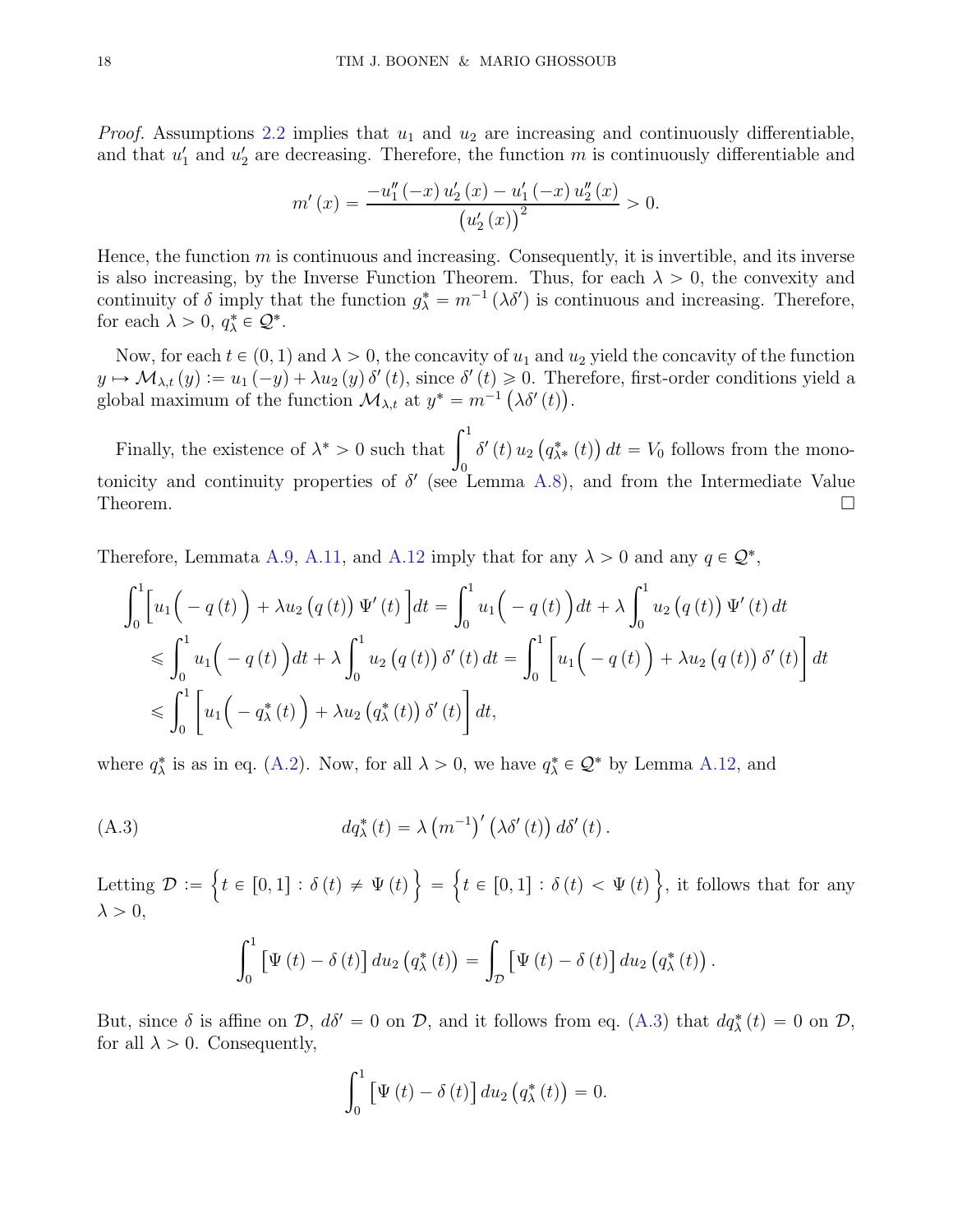Therefore, applying Fubini's Theorem yields

$$
0 = \int_0^1 [\Psi(t) - \delta(t)] du_2 (q_\lambda^*(t)) = \int_0^1 u_2 (q_\lambda^*(x)) [\Psi'(x) - \delta'(x)] dx.
$$

Consequently,  $\int_1^1$  $\boldsymbol{0}$  $u_2(g^*_\lambda(t)) \Psi'(t) dt =$  $\int_0^1$ 0  $u_2(q_\lambda^*(t)) \delta'(t) dt$ . Therefore, for all  $\lambda > 0$  and all  $q \in \mathcal{Q}^*,$ 

$$
\int_0^1 \left[ u_1 \left( -q(t) \right) + \lambda u_2 \left( q(t) \right) \Psi'(t) \right] dt \leq \int_0^1 \left[ u_1 \left( -q_\lambda^*(t) \right) + \lambda u_2 \left( q_\lambda^*(t) \right) \delta'(t) \right] dt
$$
  
= 
$$
\int_0^1 \left[ u_1 \left( -q_\lambda^*(t) \right) + \lambda u_2 \left( q_\lambda^*(t) \right) \Psi'(t) \right] dt.
$$

Hence, if  $\lambda^*$  is chosen such that  $\int_1^1$  $\boldsymbol{0}$  $u_2(q_{\lambda^*}^*(t)) \Psi'(t) dt = V_0$ , then the optimal solution to Problem [A.10](#page-16-0) is given by  $q_{\lambda^*}^*$ . Thus, by Lemmata [A.5,](#page-12-1) [A.7,](#page-14-1) [A.11,](#page-16-1) and [A.12,](#page-16-2) the function  $Y^* = q_{\lambda^*}^* (T_1(U))$ 

is optimal for Problem  $(\hat{\mathcal{P}}_{V_0})$ , where the function  $q^*_{\lambda}$  is given by [\(A.2\)](#page-16-3). This concludes the proof of Theorem [A.3.](#page-11-0)

# A.3. Uniqueness of Solutions to the Auxiliary Problem.

<span id="page-18-0"></span>**Lemma A.13.** For a given  $V_0 \in \mathbb{R}$ , let  $Y_1$  be optimal for Problem  $(\hat{\mathcal{P}}_{V_0})$  and  $Y_2$  be feasible for Problem  $(\hat{\mathcal{P}}_{V_0})$ . Then  $Y_2$  is also optimal for Problem  $(\hat{\mathcal{P}}_{V_0})$  if and only if for a.e.  $t \in \mathbb{R}$ ,  $P\left(\{s \in S : Y_1(s) > t\}\right) = P\left(\{s \in S : Y_2(s) > t\}\right).$ 

*Proof.* We start with the "if" statement. First suppose that for a.e.  $t \in \mathbb{R}$ ,

$$
P(\{s \in S : Y_1(s) > t\}) = P(\{s \in S : Y_2(s) > t\}).
$$

Then by definition of the Choquet integral, it follows that

$$
\int u_1 (-Y_1) \, dT_1 \circ P = \int u_1 (-Y_2) \, dT_1 \circ P \text{ and } \int u_2 (Y_1) \, dT_2 \circ P = \int u_2 (Y_2) \, dT_2 \circ P.
$$

Therefore,  $Y_2$  is also optimal for Problem  $(\hat{\mathcal{P}}_{V_0})$ .

We proceed with the "only if" statement. Problem  $(\hat{\mathcal{P}}_{V_0})$  has a solution due to Theorem [A.3.](#page-11-0) Suppose that there are two solutions  $Y_1, Y_2$  to Problem  $(\hat{\mathcal{P}}_{V_0})$  such that it does not hold that for a.e.  $t \in \mathbb{R}$ ,  $P(\{s \in S : Y_1(s) > t\}) = P(\{s \in S : Y_2(s) > t\})$ . Since the probability space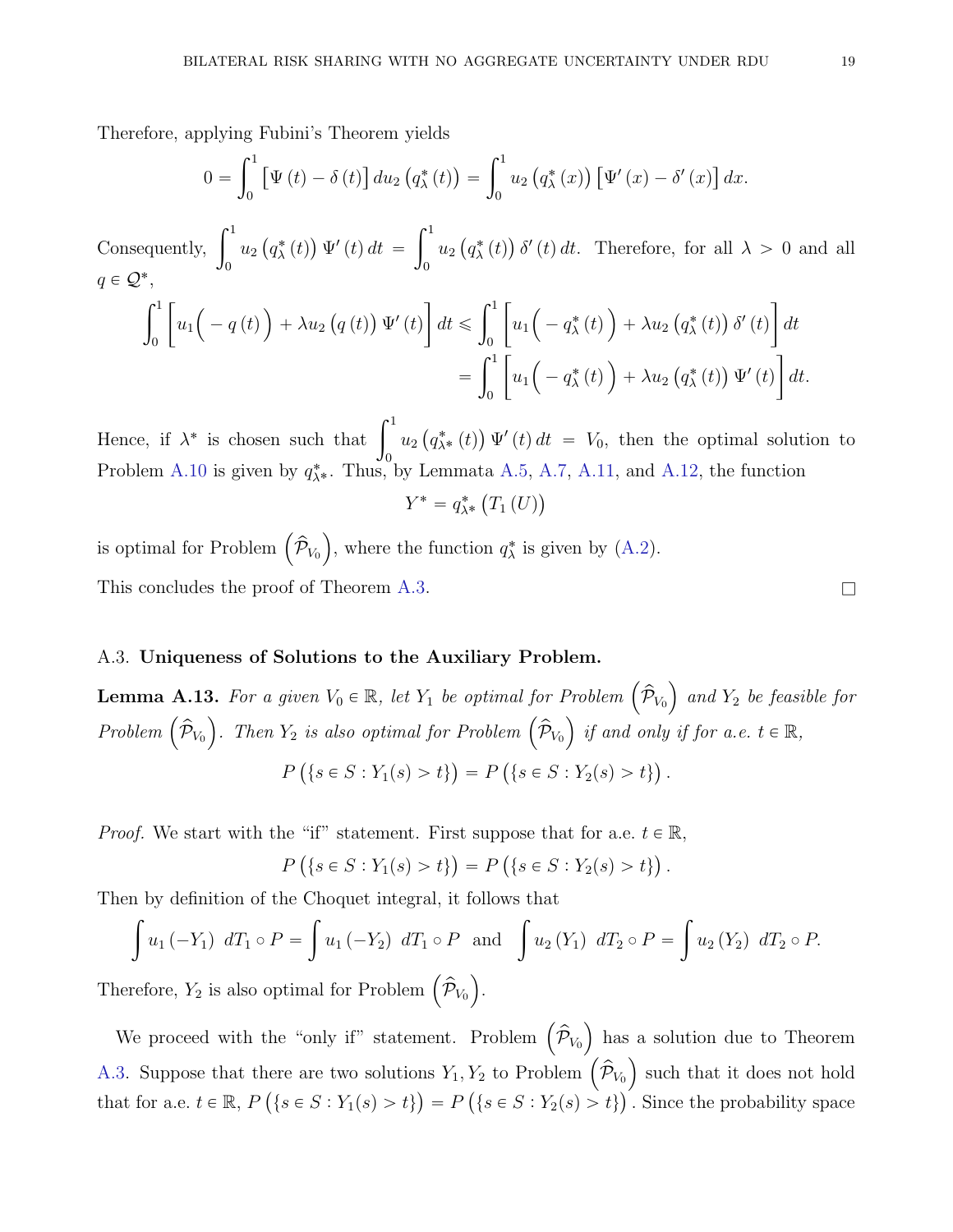$(S, \Sigma, P)$  is non-atomic, there exists a  $Y_2^c \in B(\Sigma)$  such that  $Y_2^c, Y_2$  are identically distributed and  $Y_2^c$  is comonotonic with  $Y_1$ . Thus,

<span id="page-19-0"></span>(A.4) 
$$
\int u_1 (-Y_1) dT_1 \circ P = \int u_1 (-Y_2) dT_1 \circ P = \int u_1 (-Y_2) dT_1 \circ P.
$$

Let  $\tilde{\Sigma}$  be the  $\sigma$ -algebra on S generated by the random variable  $\frac{1}{2}(Y_1 + Y_2^c)$ . Define the probability measure  $Q_1$  on  $(S, \tilde{\Sigma})$  by  $Q_1(-\frac{1}{2}(Y_1+Y_2^c) > t) := T_1(P(-\frac{1}{2}(Y_1+Y_2^c) > t))$ , for  $t \in \mathbb{R}$ . Since the  $\sigma$ -algebra is generated by  $\frac{1}{2}(Y_1 + Y_2^c)$  and since  $T_1$  is increasing and continuous,  $Q_1$  is indeed a probability measure on  $(S, \tilde{\Sigma})$ . The three random variables  $-Y_1, -Y_2^c, -\frac{1}{2}$  $\frac{1}{2}(Y_1+Y_2^c)$  are all  $\widetilde{\Sigma}$ -measurable and comonotonic with  $-\frac{1}{2}$  $\frac{1}{2}(Y_1+Y_2^c)$ . Therefore, for  $X = -Y_1, -Y_2^c, -\frac{1}{2}$  $\frac{1}{2}(Y_1+Y_2^c),$ it holds that

$$
\int u_1(X) dT_1 \circ P = \int_{-\infty}^0 (T_1 \circ P(u_1(X) > z) - 1) dz + \int_0^\infty T_1 \circ P(u_1(X) > z) dz
$$
  
= 
$$
\int_{-\infty}^0 (Q_1(u_1(X) > z) - 1) dz + \int_0^\infty Q_1(u_1(X) > z) dz = E^{Q_1}[u_1(X)] = \int_S u_1(X(s)) dQ_1(s),
$$

where  $E^{Q_1}$  is the expectation under the probability measure  $Q_1$ . Note that this relies on the useful fact that  $-\frac{1}{2}$  $\frac{1}{2}(Y_1 + Y_2^c)$  and X are comonotonic. Then, since it does not hold that  $Y_1$ and  $Y_2^c$  are equal in distribution, it follows that  $P(-Y_1 \neq -Y_2^c) > 0$ . Define  $\mathcal{A} \in \Sigma$  such that  $-Y_1(s) \neq -Y_2^c(s)$  for all  $s \in \mathcal{A}$  and  $-Y_1(s) = -Y_2^c(s)$  for all  $s \in S \backslash \mathcal{A}$ . Since the function  $T_1$  is strictly increasing, it holds for  $t \in \mathbb{R}$  that  $Q_1(-\frac{1}{2}(\tilde{Y}_1 + Y_2^c) > t)$  strictly decreases if and only if  $P(-\frac{1}{2}(Y_1 + Y_2^c) > t)$  strictly decreases, and thus  $Q_1$  is an equivalent probability measure to P on  $(S, \tilde{\Sigma})$ . It hence follows that  $Q_1(A) := \int_{\mathcal{A}} dQ_1(s) > 0$ . By eq. [\(A.4\)](#page-19-0), it follows that

$$
\int_{A} u_1(-Y_1(s)) dQ_1(s) = \int_{A} u_1(-Y_2^c(s)) dQ_1(s).
$$

Recall that  $\int u_1 (-Y_1) dT_1 \circ P = E^{Q_1}[u_1 (-Y_1)]$ . Moreover,

$$
\int u_1 \left( -\left(\frac{1}{2}Y_1 + \frac{1}{2}Y_2^c\right) \right) dT_1 \circ P = E^{Q_1} \left[ u_1 \left( -\left(\frac{1}{2}Y_1 + \frac{1}{2}Y_2^c\right) \right) \right]
$$
  
\n
$$
= \int_{S} u_1 \left( -\left(\frac{1}{2}Y_1(s) + \frac{1}{2}Y_2^c(s) \right) \right) dQ_1
$$
  
\n
$$
= \int_{A} u_1 \left( -\left(\frac{1}{2}Y_1(s) + \frac{1}{2}Y_2^c(s) \right) \right) dQ_1 + \int_{S \setminus A} u_1 \left( -\left(\frac{1}{2}Y_1(s) + \frac{1}{2}Y_2^c(s) \right) \right) dQ_1
$$
  
\n
$$
= \int_{A} u_1 \left( -\left(\frac{1}{2}Y_1(s) + \frac{1}{2}Y_2^c(s) \right) \right) dQ_1 + \int_{S \setminus A} u_1 \left( -Y_1(s) \right) dQ_1
$$
  
\n
$$
> \int_{A} \left( \frac{1}{2} u_1 \left( -Y_1(s) \right) + \frac{1}{2} u_1 \left( -Y_2^c(s) \right) \right) dQ_1 + \int_{S \setminus A} u_1 \left( -Y_1(s) \right) dQ_1
$$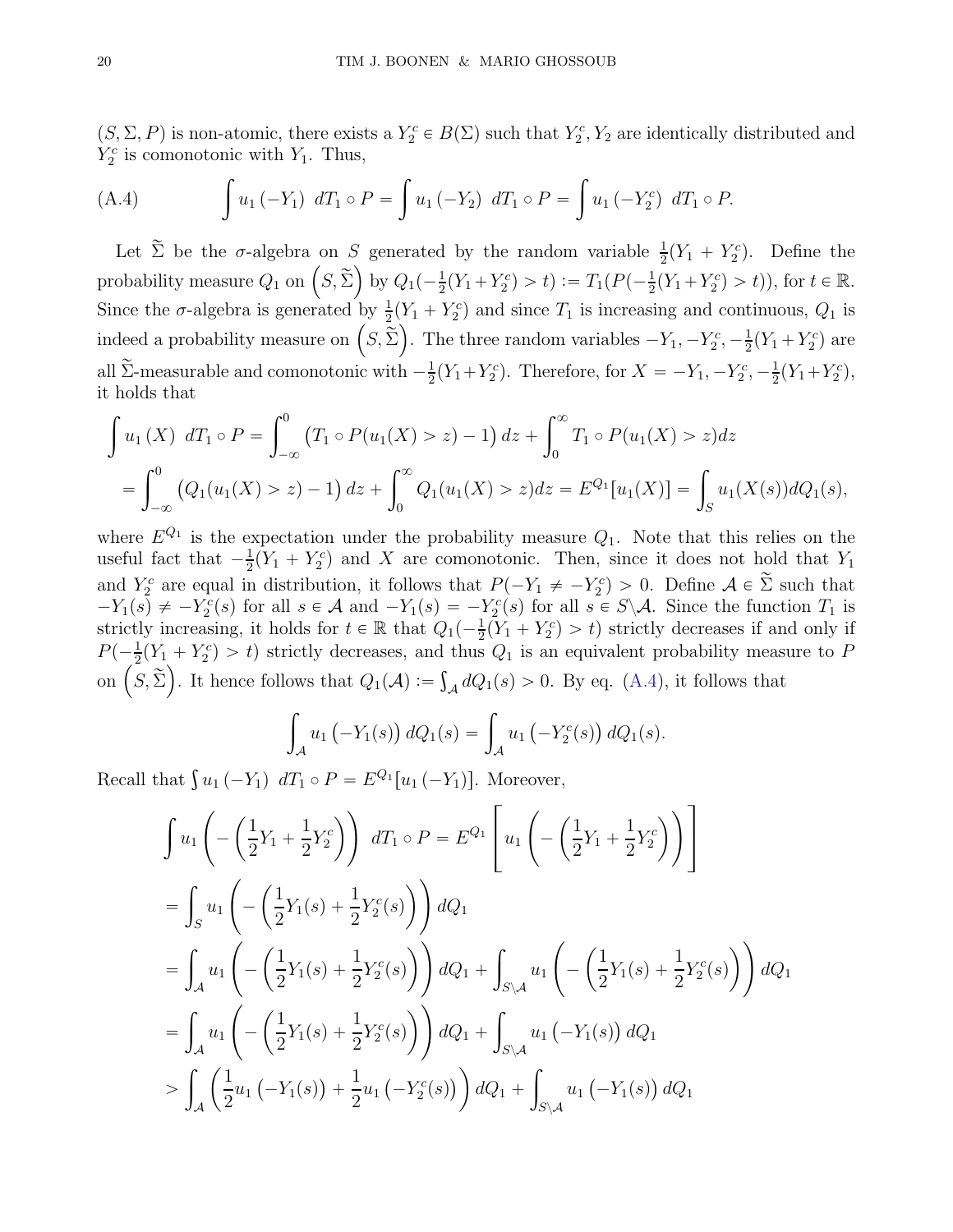$$
= \frac{1}{2} \int_{\mathcal{A}} u_1 \left( -Y_1(s) \right) dQ_1 + \frac{1}{2} \int_{\mathcal{A}} u_1 \left( -Y_2^c(s) \right) dQ_1 + \int_{S \setminus \mathcal{A}} u_1 \left( -Y_1(s) \right) dQ_1
$$
  

$$
= \int_{\mathcal{A}} u_1 \left( -Y_1(s) \right) dQ_1 + \int_{S \setminus \mathcal{A}} u_1 \left( -Y_1(s) \right) dQ_1
$$
  

$$
= \int_{S} u_1 \left( -Y_1(s) \right) dQ_1 = E^{Q_1}[u_1(-Y_1)] = \int u_1 \left( -Y_1 \right) dT_1 \circ P,
$$

where the strict inequality follows from  $u_1(\frac{1}{2})$  $\frac{1}{2}x + \frac{1}{2}$  $\frac{1}{2}y$ ) >  $\frac{1}{2}u_1(x) + \frac{1}{2}u_1(y)$  whenever  $x \neq y$ , which follows from strict concavity of  $u_1$ . Via similar concavity arguments, we also find

$$
\int u_2\left(\frac{1}{2}Y_1+\frac{1}{2}Y_2^c\right) dT_2 \circ P \geqslant \int u_2\left(Y_1\right) dT_2 \circ P \geqslant V_0.
$$

Thus,  $\frac{1}{2}Y_1 + \frac{1}{2}$  $\frac{1}{2}Y_2^c$  strictly improves  $Y_1$ , and so  $Y_1$  is not a solution of Problem  $(\hat{\mathcal{P}}_{V_0})$ , a contradiction.

A.4. Proof of Theorem [3.2.](#page-3-2) Theorem [3.2](#page-3-2) is a direct consequence of Lemma [A.2,](#page-10-1) Theorem [A.3,](#page-11-0) and Lemma [A.13.](#page-18-0) Let

$$
Y^* = m^{-1} \left( \lambda^* \delta' \Big( T_1 \left( U \right) \Big) \right),
$$

where  $\lambda^* > 0$ , and where U, m, and  $\delta$  are as defined in Theorem [A.3.](#page-11-0) Then by Theorem [A.3,](#page-11-0)  $Y^*$ is optimal for Problem  $(\hat{\mathcal{P}}_{V_0})$ , with  $V_0 :=$ ż  $u_2(Y^*) dT_2 \circ P$ . Consequently, by Lemma [A.2](#page-10-1)- $(ii)$ , Y ˚ is Pareto optimal.

Conversely, suppose that  $Y^* \in B(\Sigma)$  is Pareto optimal. Then by Lemma [A.2](#page-10-1)–(*i*),  $Y^*$  solves Problem  $(\hat{\mathcal{P}}_{V_0})$  with  $V_0 :=$ ż  $u_2(Y^*)$  dT<sub>2</sub>  $\circ$  P. By Theorem [A.3,](#page-11-0) a solution is given by  $\hat{Y} = m^{-1}$  $\lambda^* \delta' \big( T_1(U) \big) \big),$ 

where  $\lambda^* > 0$  is chosen such that  $\int u_2(\hat{Y}) dT_2 \circ P = V_0$ , and where U, m, and  $\delta$  are as defined in Theorem [A.3.](#page-11-0) By Lemma [A.13,](#page-18-0) all solutions to Problem  $(\hat{\mathcal{P}}_{V_0})$  have the same distribution as  $\hat{Y}$ . Hence, for every Pareto optimal risk-sharing contract  $Y^* \in B(\Sigma)$ , there exists a  $\lambda^* > 0$ such that the risk-sharing contract  $Y^*$  has the same distribution as  $m^{-1}$ ˆ  $\lambda^* \delta' \big( T_1(U) \big) \big).$  $\Box$ 

A.5. A Remark. We could have characterized the set of Pareto optimal risk-sharing contracts using a different parametrization. Indeed, consider the following auxiliary problem: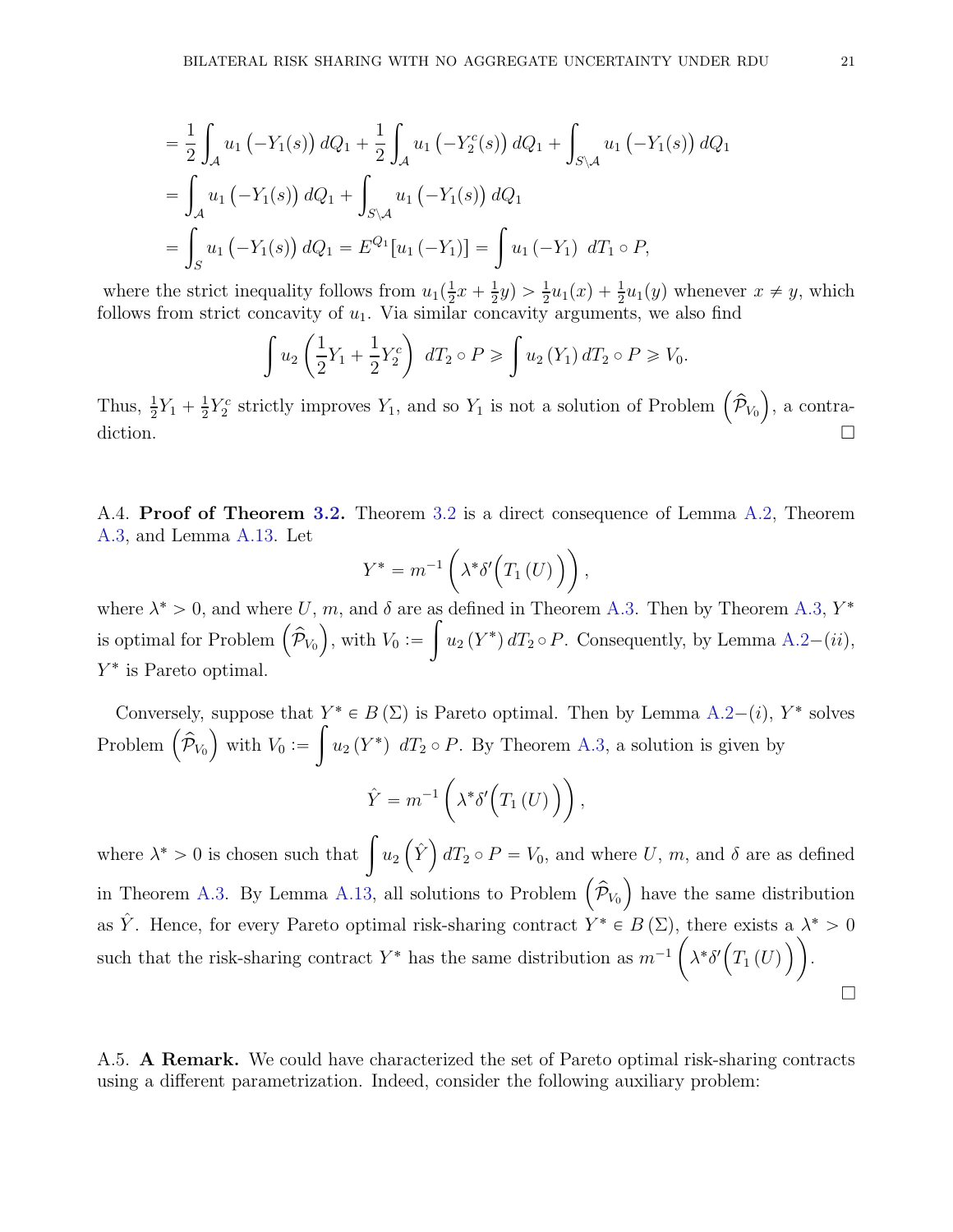$\overline{)}$ .

**Problem A.14** ( $\overline{\mathcal{P}}_{\Gamma_0}$ ). For  $\Gamma_0 \in \mathbb{R}$ ,  $\left(\overline{\mathcal{P}}_{\Gamma_0}\right)$  sup  $Y \in B(\Sigma)$  $\lceil$  $u_2(Y)$   $dT_2 \circ P$ : ż  $u_1 (-Y) dT_1 \circ P \geqslant \Gamma_0$ 

By a proof similar to that of Lemma [A.2,](#page-10-1) we obtain the following result.

## <span id="page-21-0"></span>Lemma A.15.

(i) If the risk-sharing contract  $Y^* \in B(\Sigma)$  is Pareto optimal, then it solves Problem  $(\overline{\mathcal{P}}_{\Gamma_0})$ with  $\Gamma_0 :=$ ż  $u_1(-Y^*)$   $dT_1 \circ P;$ 

(ii) for a given  $\Gamma_0 \in \mathbb{R}$ , any solution to Problem  $(\overline{\mathcal{P}}_{\Gamma_0})$  is Pareto optimal;

(iii) if  $Y^* \in B(\Sigma)$  solves Problem  $\left(\overline{\mathcal{P}}_{\Gamma_0}\right)$  for a given  $\Gamma_0 \in \mathbb{R}$ , then  $\left\{u_1 \left(-Y^*\right) dT_1 \circ P = \Gamma_0$ .

By a proof similar to that of Theorem [A.3,](#page-11-0) we also obtain the following result.

<span id="page-21-1"></span>**Theorem A.16.** For a given  $\Gamma_0 \in \mathbb{R}$ , the risk-sharing contract

$$
\overline{Y}^* := \overline{m}^{-1}\left(\kappa^*\overline{\delta}'\left(\widetilde{T}_2\left(U\right)\right)\right)
$$

is optimal for Problem  $(\overline{\mathcal{P}}_{\Gamma_0})$ , where:

- U is a random variable on  $(S, \Sigma, P)$  with a uniform distribution on  $(0, 1);$
- $\bullet \ \overline{m}(x) := \frac{u_2'(x)}{u_1'(-x)}$  $\frac{u_2(x)}{u'_1(-x)}$ , for all  $x \geqslant 0$ ;
- $\overline{\delta}$  is the concave envelope on  $[0, 1]$  of  $\overline{\Psi}(t) := T_1(\widetilde{T}_2^{-1}(t))$ ;

$$
\bullet \ \widetilde{T}_2(t) = 1 - T_2(1-t); \ and,
$$

•  $\kappa^* > 0$  is chosen such that  $\int u_1 (-Y^*) dT_1 \circ P = \Gamma_0$ .

Likewise, by a proof similar to that of Lemma [A.13,](#page-18-0) we also obtain the following result.

<span id="page-21-2"></span>**Lemma A.17.** For a given  $\Gamma_0 \in \mathbb{R}$ , let  $\overline{Y}_1$  be optimal for Problem  $(\overline{\mathcal{P}}_{\Gamma_0})$  and  $\overline{Y}_2$  be feasible for Problem  $(\overline{\mathcal{P}}_{\Gamma_0})$ . Then  $\overline{Y}_2$  is also optimal for Problem  $(\overline{\mathcal{P}}_{\Gamma_0})$  if and only if for a.e.  $t \in \mathbb{R}$ ,  $P\left(\{s \in S : \overline{Y}_1(s) > t\}\right) = P\left(\{s \in S : \overline{Y}_2(s) > t\}\right).$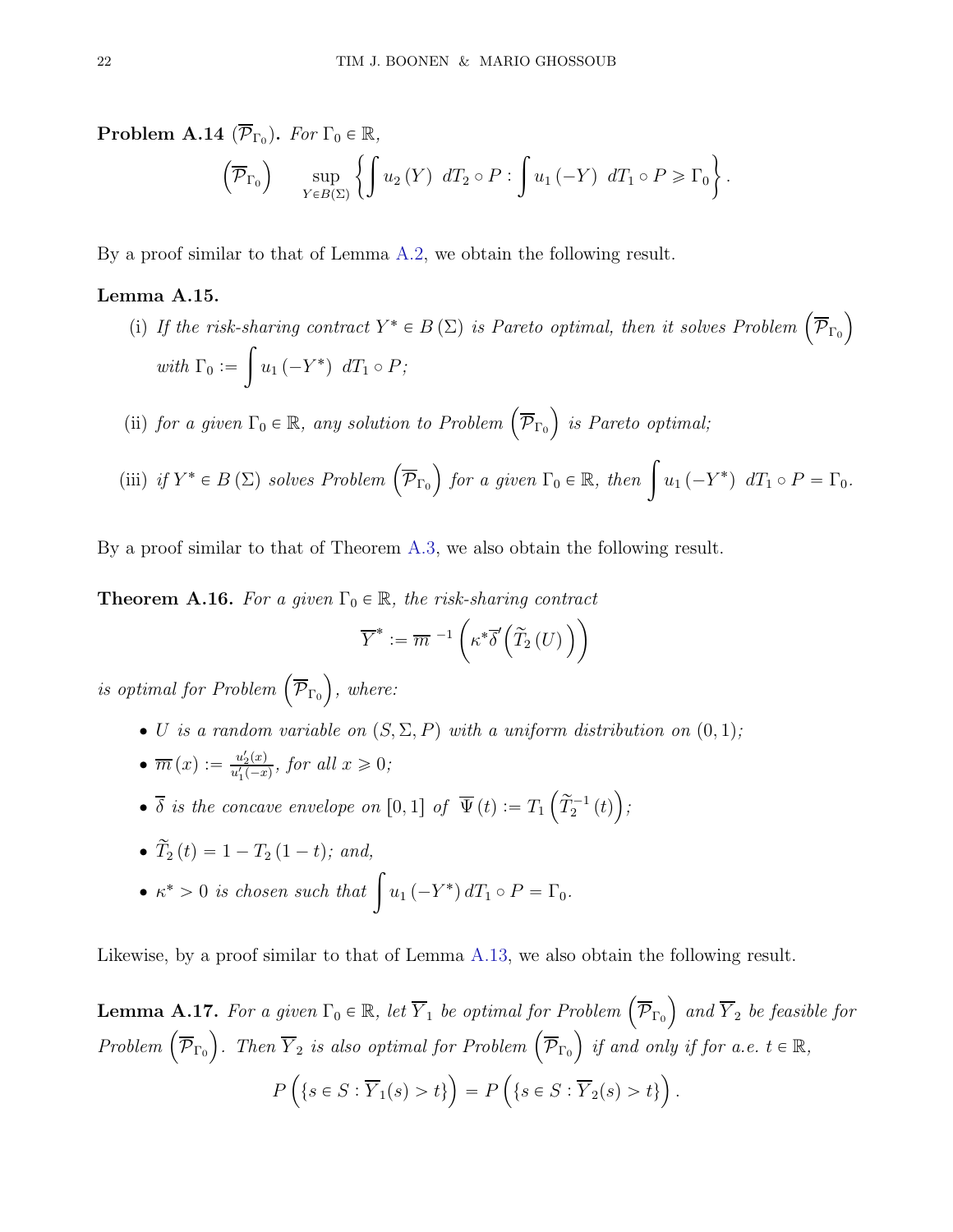Consequently, Lemma [A.15,](#page-21-0) Theorem [A.16](#page-21-1) and Lemma [A.17](#page-21-2) provide an alternative way of characterizing the set of Pareto optima.

# Appendix B. Proof of Theorem [3.3](#page-4-0)

Let the functions  $\Psi$  and  $\delta$  be as in Theorem [A.3.](#page-11-0) For  $i \in \{1, 2\}$ , let  $T_i$  be the conjugate of  $T_i$ , defined by  $\widetilde{T}_i(z) := 1 - T_i(1 - z)$ , for each  $z \in [0, 1]$ . Then letting  $x = 1 - z$ , it follows that for each  $x \in [0, 1]$  and for  $i \in \{1, 2\}$ ,  $T_i(x) = 1 - \tilde{T}_i(1 - x)$ . Therefore, for  $i \in \{1, 2\}$ , and for each  $x, z \in [0, 1],$ 

$$
\widetilde{T}'_i(z) = T'_i(1-z)
$$
 and  $T'_i(x) = \widetilde{T}'_i(1-x)$ ;  
\n $\widetilde{T}''_i(z) = -T''_i(1-z)$  and  $T''_i(x) = -\widetilde{T}''_i(1-x)$ .

Suppose that there exits  $i \in \{1, 2\}$  such that for all  $z \in (0, 1)$ ,

$$
(\star) \qquad \qquad \frac{\widetilde{T}_i''(z)}{\widetilde{T}_i'(z)} > \frac{T_j''(z)}{T_j'(z)},
$$

where  $j = 3 - i$ . Then, for all  $z = 1 - x \in (0, 1)$ ,

$$
\frac{-T''_i(x)}{T'_i(x)} = \frac{-T''_i(1-z)}{T'_i(1-z)} = \frac{\widetilde{T}''_i(z)}{\widetilde{T}'_i(z)} > \frac{T''_j(z)}{T'_j(z)} = \frac{-\widetilde{T}''_j(1-z)}{\widetilde{T}'_j(1-z)} = \frac{-\widetilde{T}''_j(x)}{\widetilde{T}'_j(x)},
$$

and so, for each  $x \in (0, 1)$ ,

$$
\frac{\widetilde{T}_{j}''(x)}{\widetilde{T}_{j}'(x)} > \frac{T_{i}''(x)}{T_{i}'(x)}
$$

.

Hence, without loss of generality, we can assume that  $i = 1$  and  $j = 2$ , so that for each  $x \in (0, 1)$ ,

$$
\frac{\widetilde{T}_2''(x)}{\widetilde{T}_2'(x)} > \frac{T_1''(x)}{T_1'(x)}.
$$

This then implies that the function  $\Psi$  is convex, and hence  $\delta = \Psi$ . The rest then follows from Theorem [3.2.](#page-3-2)  $\Box$ 

# Appendix C. Proof of Theorem [4.1](#page-7-2)

First, we show that (1) is equivalent to (2), i.e.,  $\Psi(t) \geq t$  for all  $t \in [0, 1]$  if and only if there exists a Pareto optimal no-betting allocation. By virtue of Theorem [3.2,](#page-3-2) there exists a Pareto optimal no-betting allocation if and only if  $\delta(t) = t$  for all  $t \in [0, 1]$ . Thus, it is sufficient to show  $\delta(t) = t$  for all  $t \in [0, 1]$  if and only  $\Psi(t) \geq t$  for all  $t \in [0, 1]$ . If  $\delta(t) = t$  for all  $t \in [0, 1]$ , then it follows directly from Lemma [A.8\(](#page-15-0)3) that  $\Psi(t) \geq t$ . Let  $\Psi(t) \geq t$ . By Lemma A.8(2) it holds that  $\delta(0) = \Psi(0) = 0$  and  $\delta(1) = \Psi(1) = 1$ . Since  $\delta$  is convex, it holds that  $\delta(t) \leq t$ . The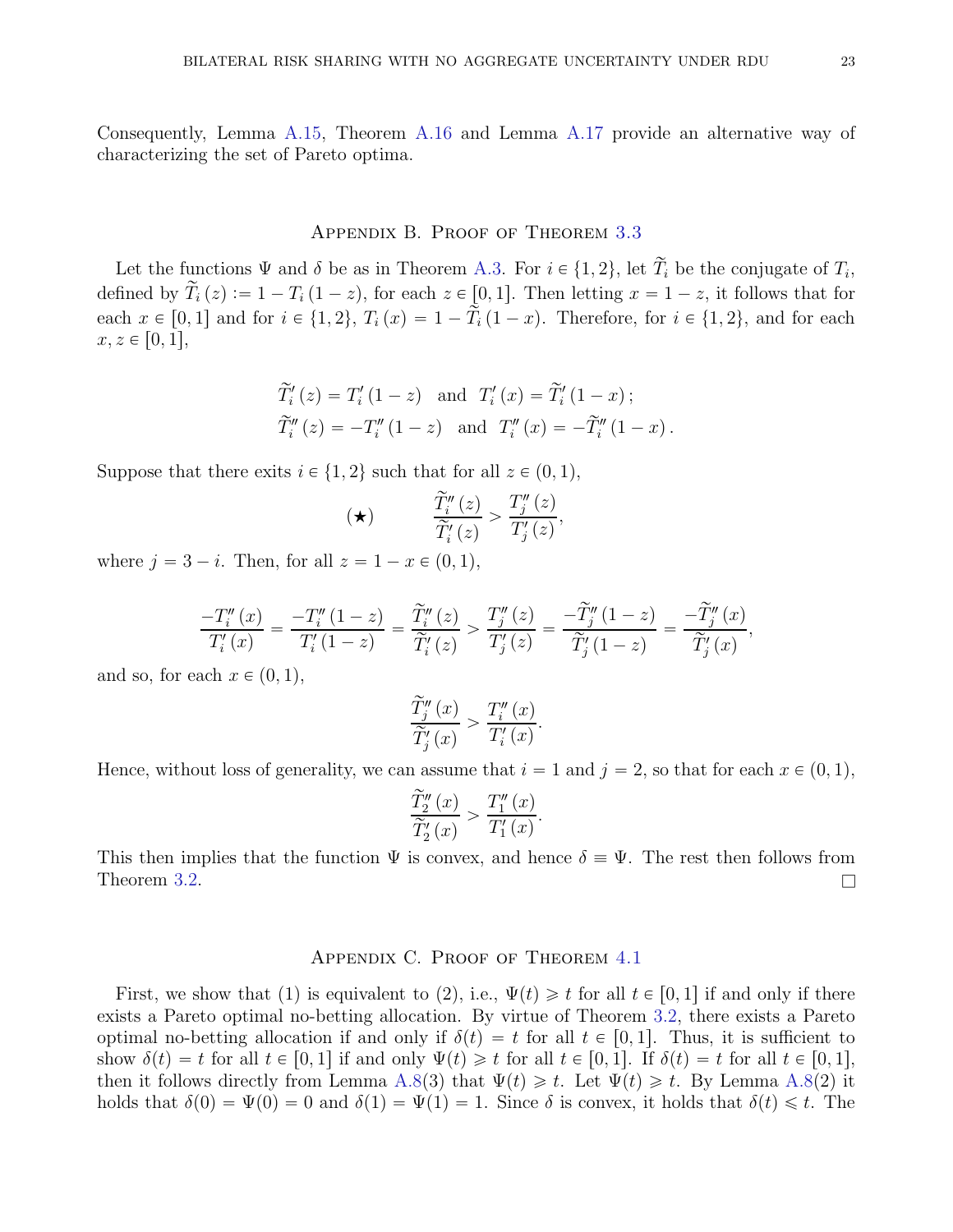largest convex function is thus  $\delta(t) = t$ , which satisfies  $\delta(t) \leq \Psi(t)$ . Thus,  $\delta(t) = t$  is the convex envelope.

Next, we show that  $(2)$  is equivalent with  $(3)$ . The relation that  $(3)$  implies  $(2)$  is trivial. We next show that (2) implies (3), i.e., existence of a Pareto optimal no-betting allocation implies that any Pareto optimal risk-sharing contract is a no-betting allocation. If there exists a Pareto optimal no-betting allocation, this implies by Theorem [3.2](#page-3-2) that there exists some  $\lambda^* > 0$  such that  $m^{-1}$  $\sqrt{2}$  $\lambda^* \delta'(\overline{T_1(U)})$  has the same distribution as a deterministic random variable. The function m is strictly increasing, and thus  $m^{-1}$  is strictly increasing. Moreover,  $T_1$  is assumed to be strictly increasing. Thus, it holds that there exists a  $c > 0$  such that  $\delta'(t) = c$  for all  $t \in [0, 1]$ almost everywhere. Since  $\delta(0) = 0$  and  $\delta(1) = 1$  by Lemma [A.8,](#page-15-0) this implies  $\delta(t) = t$ . Hence, for any  $\lambda > 0$ ,  $m^{-1}$  $\sqrt{2}$  $\lambda \delta'(T_1(U))$  is deterministic. Consequently, by Theorem [3.2,](#page-3-2) any Pareto optimal risk-sharing contract is a no-betting allocation.

Next, we show that  $(2)$  is equivalent with  $(4)$ . The relation that  $(4)$  implies  $(2)$  is trivial. We next show that (2) implies (4), i.e., we show that existence of a Pareto optimal no-betting allocation implies that every no-betting allocation is Pareto optimal. As argued above, if there exists a Pareto optimal no-betting allocation, then Theorem [3.2](#page-3-2) implies that  $\delta(t) = t$ , for each  $t \in [0, 1]$ . Consequently,  $\delta' \equiv 1$ . Now, suppose that  $Y = c \in \mathbb{R}$  is a no-betting allocation. Letting  $\lambda^* := m(c)$ , where m is defined in Theorem [3.2,](#page-3-2) it follows that

$$
Y = c = m^{-1} (\lambda^*) = m^{-1} (\lambda^* \delta'(T_1(U)))
$$
,

since  $\delta' \equiv 1$ . Consequently, it follows again from Theorem [3.2](#page-3-2) that Y is Pareto optimal.

### Appendix D. Proof of Proposition [4.2](#page-8-1)

Let the functions  $\Psi$  and  $\delta$  be as in Theorem [A.3,](#page-11-0) and let the functions  $\overline{\Psi}$  and  $\overline{\delta}$  be as in Theorem [A.16.](#page-21-1) For  $i \in \{1, 2\}$ , let  $T_i$  be the conjugate of  $T_i$ , defined by  $T_i(z) := 1 - T_i(1 - z)$ , for each  $z \in [0, 1]$ . Then letting  $x = 1 - z$ , it follows that for each  $x \in [0, 1]$  and for  $i \in \{1, 2\}$ ,  $T_i(x) = 1 - \tilde{T}_i (1 - x)$ . Therefore, for  $i \in \{1, 2\}$ , and for each  $x, z \in (0, 1)$ ,

$$
\widetilde{T}'_i(z) = T'_i(1-z)
$$
 and  $T'_i(x) = \widetilde{T}'_i(1-x)$ ;  
\n $\widetilde{T}''_i(z) = -T''_i(1-z)$  and  $T''_i(x) = -\widetilde{T}''_i(1-x)$ .

Suppose that there exits  $i \in \{1, 2\}$  such that for all  $z \in (0, 1)$ ,

$$
(\star \star) \qquad \qquad \frac{\widetilde{T}_i''(z)}{\widetilde{T}_i'(z)} \leqslant \frac{T_j''(z)}{T_j'(z)},
$$

where  $j = 3 - i$ . Then, for all  $z = 1 - x \in (0, 1)$ ,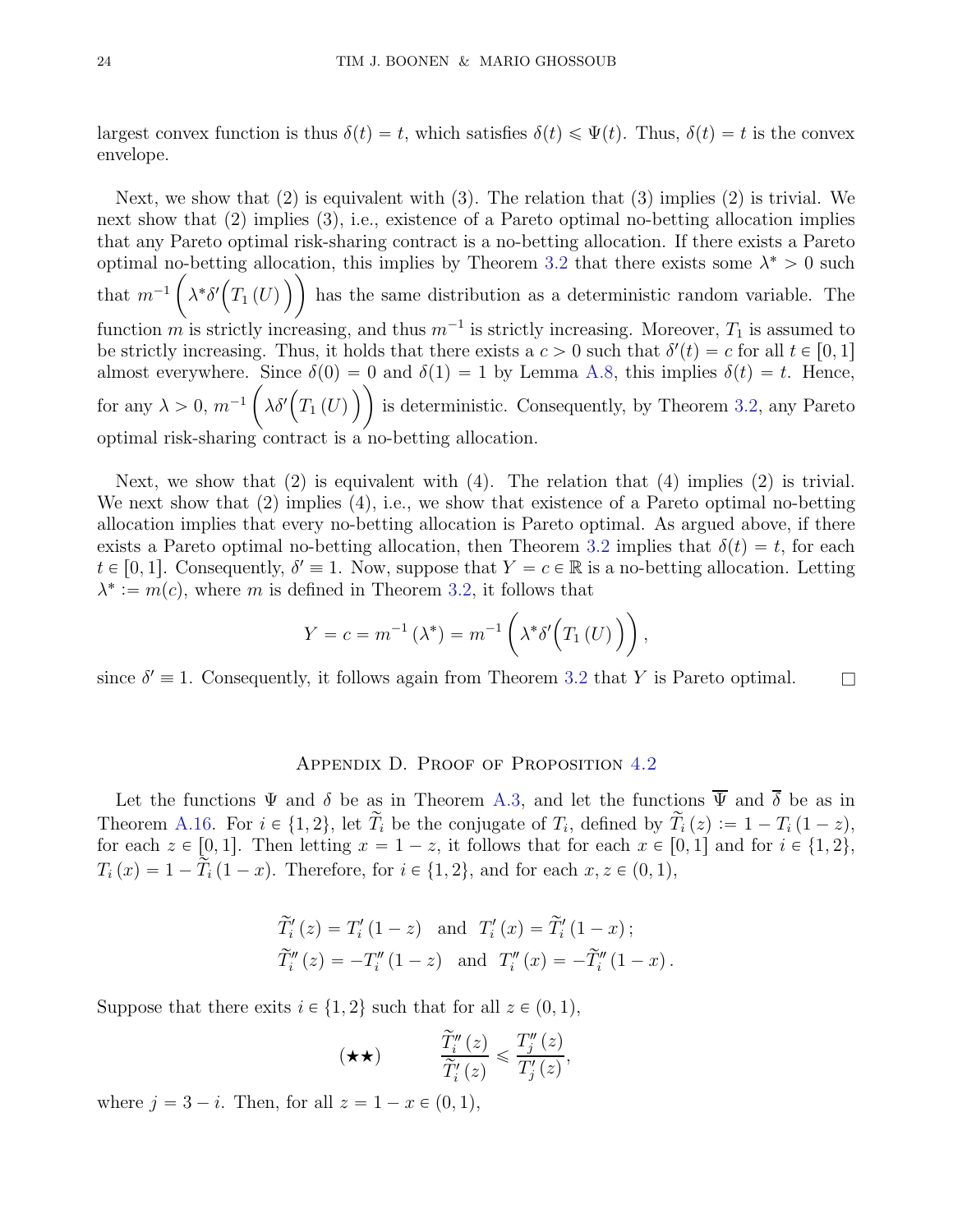$$
\frac{-T_i''(x)}{T_i'(x)} = \frac{-T_i''(1-z)}{T_i'(1-z)} = \frac{\widetilde{T}_i''(z)}{\widetilde{T}_i'(z)} \le \frac{T_j''(z)}{T_j'(z)} = \frac{-\widetilde{T}_j''(1-z)}{\widetilde{T}_j'(1-z)} = \frac{-\widetilde{T}_j''(x)}{\widetilde{T}_j'(x)},
$$

and so, for each  $x \in (0, 1)$ ,

$$
\frac{\widetilde{T}_{j}''(x)}{\widetilde{T}_{j}'(x)} \leqslant \frac{T_{i}''(x)}{T_{i}'(x)}.
$$

Hence, without loss of generality, we can assume that  $i = 1$  and  $j = 2$ , so that for each  $x \in (0, 1)$ ,

$$
\frac{\widetilde{T}_2''(x)}{\widetilde{T}_2'(x)} \leqslant \frac{T_1''(x)}{T_1'(x)}.
$$

This then implies that the function  $\Psi$  is concave and the function  $\overline{\Psi}$  is convex. In turn, this implies that the functions  $\delta$  and  $\overline{\delta}$  are both linear, and that  $\delta' \equiv \overline{\delta}' \equiv 1$ . Consequently, the risk-sharing contracts  $Y^*$  and  $\overline{Y}^*$  given in Theorems [A.3](#page-11-0) and [A.16,](#page-21-1) respectively, are constants. That is, there exists a Pareto optimal no-betting allocation.

#### **REFERENCES**

- <span id="page-24-11"></span>[1] M. ABDELLAOUI, O. L'HARIDON, and H. ZANK. Separating Curvature and Elevation: A Parametric Probability Weighting Function. *Journal of Risk and Uncertainty*, 41(1):39–65, 2010.
- <span id="page-24-1"></span>[2] A. BILLOT, A. CHATEAUNEUF, I. GILBOA, and J.M. TALLON. Sharing Beliefs: Between Agreeing and Disagreeing. *Econometrica*, 68(3):685–694, 2000.
- <span id="page-24-2"></span>[3] A. BILLOT, A. CHATEAUNEUF, I. GILBOA, and J.M. TALLON. Sharing Beliefs and the Absence of Betting in the Choquet Expected Utility Model. *Statistical Papers*, 43(1):127–136, 2002.
- <span id="page-24-9"></span>[4] G. Carlier and R.A. Dana. Two-persons Efficient Risk-sharing and Equilibria for Concave Law-invariant Utilities. *Economic Theory*, 36(2):189–223, 2008.
- <span id="page-24-10"></span><span id="page-24-0"></span>[5] D. Cass and K. SHELL. Do Sunspots Matter? *Journal of Political Economy*, 91(2):193-227, 1983.
- <span id="page-24-8"></span>[6] S. Chakravarty and D. Kelsey. Sharing ambiguous risks. *Journal of Mathematical Economics*, 56:1–8, 2015.
- [7] A. CHATEAUNEUF, R.A. DANA, and J.M. TALLON. Optimal Risk-sharing Rules and Equilibria with Choquetexpected-utility. *Journal of Mathematical Economics*, 34(2):191–214, 2000.
- <span id="page-24-7"></span>[8] S.H. Chew, E. Karni, and Z. Safra. Risk Aversion in the Theory of Expected Utility with Rank Dependent Pobabilities. *Journal of Economic Theory*, 42(2):370–381, 1987.
- <span id="page-24-13"></span>[9] J. L. Cohon. *Multiobjective Programming and Planning*, volume 140 of *Mathematics in Science and Engineering*. New York: Academic Press, 1978.
- <span id="page-24-6"></span><span id="page-24-4"></span>[10] L.I. De Castro and A. Chateauneuf. Ambiguity Aversion and Trade. *Economic Theory*, 48:243–273, 2011.
- [11] A. Dominiak, J. Eichberger, and J.-P. Lefort. Agreeable trade with optimism and pessimism. *Mathematical Social Sciences*, 64(2):119–126, 2012.
- <span id="page-24-12"></span>[12] H. FÖLLMER and A. SCHIED. *Stochastic Finance: An Introduction in Discrete Time –* 4<sup>th</sup> *ed.* Walter de Gruyter, 2016.
- <span id="page-24-5"></span>[13] P. Ghirardato and M. Siniscalchi. Risk sharing in the small and in the large. *Journal of Economic Theory*, 175:730–765, 2018.
- <span id="page-24-3"></span>[14] I. GILBOA and D. SCHMEIDLER. Maxmin Expected Utility with a Non-Unique Prior. *Journal of Mathematical Economics*, 18(2):141–153, 1989.
- <span id="page-24-14"></span>[15] X. He, R. Kouwenberg, and X.Y. Zhou. Rank-Dependent Utility and Risk Taking in Complete Markets. *SIAM Journal on Financial Mathematics*, 8(1):214–239, 2017.